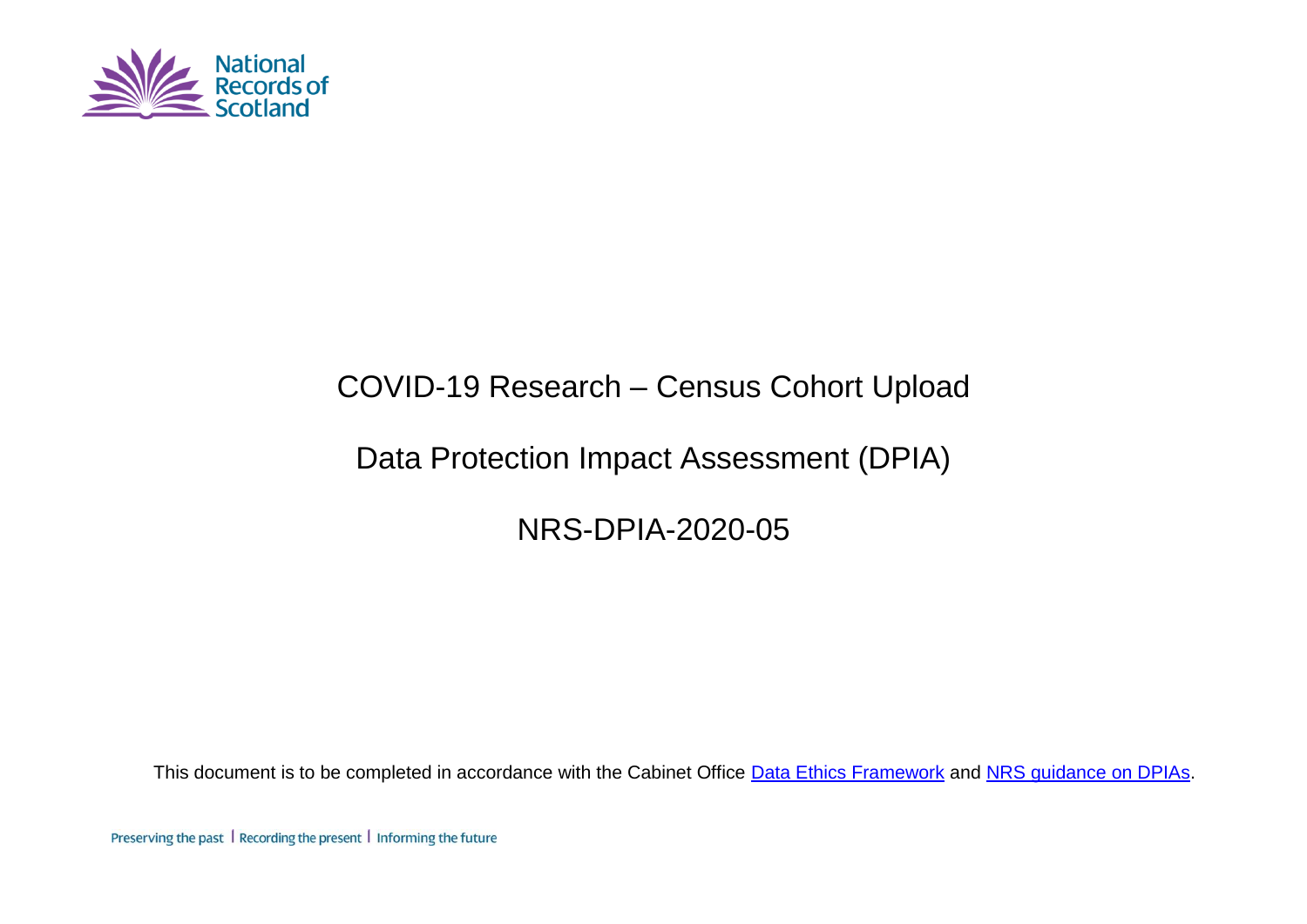#### **Document Control**

| <b>Title</b>            | <b>COVID-19 Research Data Protection Impact Assessment</b> |  |  |
|-------------------------|------------------------------------------------------------|--|--|
| <b>Prepared by</b>      | M Pemble, Head of Security & Privacy, Census 2021          |  |  |
| Approved by             | NRS DPO                                                    |  |  |
| Date of approval        | 11/6/20                                                    |  |  |
| <b>Review frequency</b> | 6 Months                                                   |  |  |
| <b>Next review date</b> | 11 Dec 2020                                                |  |  |

#### **Status Control**

| <b>Version</b> | <b>Date</b>  | <b>Status</b>    | <b>Prepared by</b> | <b>Reason for Amendment</b>                          |
|----------------|--------------|------------------|--------------------|------------------------------------------------------|
| 0.1            | 18 May 2020  | Draft            | M Pemble           |                                                      |
| 0.2            | 19 May 2020  | <b>Draft</b>     | L Cavin            | <b>Additional Framework Detail</b>                   |
| 0.3            | 20 May 2020  | <b>Draft</b>     | M Pemble           | Completed Section 3 – for discussion with ICO        |
| 0.4            | 28 May 2020  | Draft            | L Cavin            | Reviewed draft with ICO and addressed comments       |
| 1.0            | 12 June 2020 | <b>Finalised</b> | L Cavin            | Finalised following NRS Privacy Group and DPO review |
| 1.1            | 11 Sept 2020 | Update           | L Cavin            | Updated Section 2 - CHI advisory group approval      |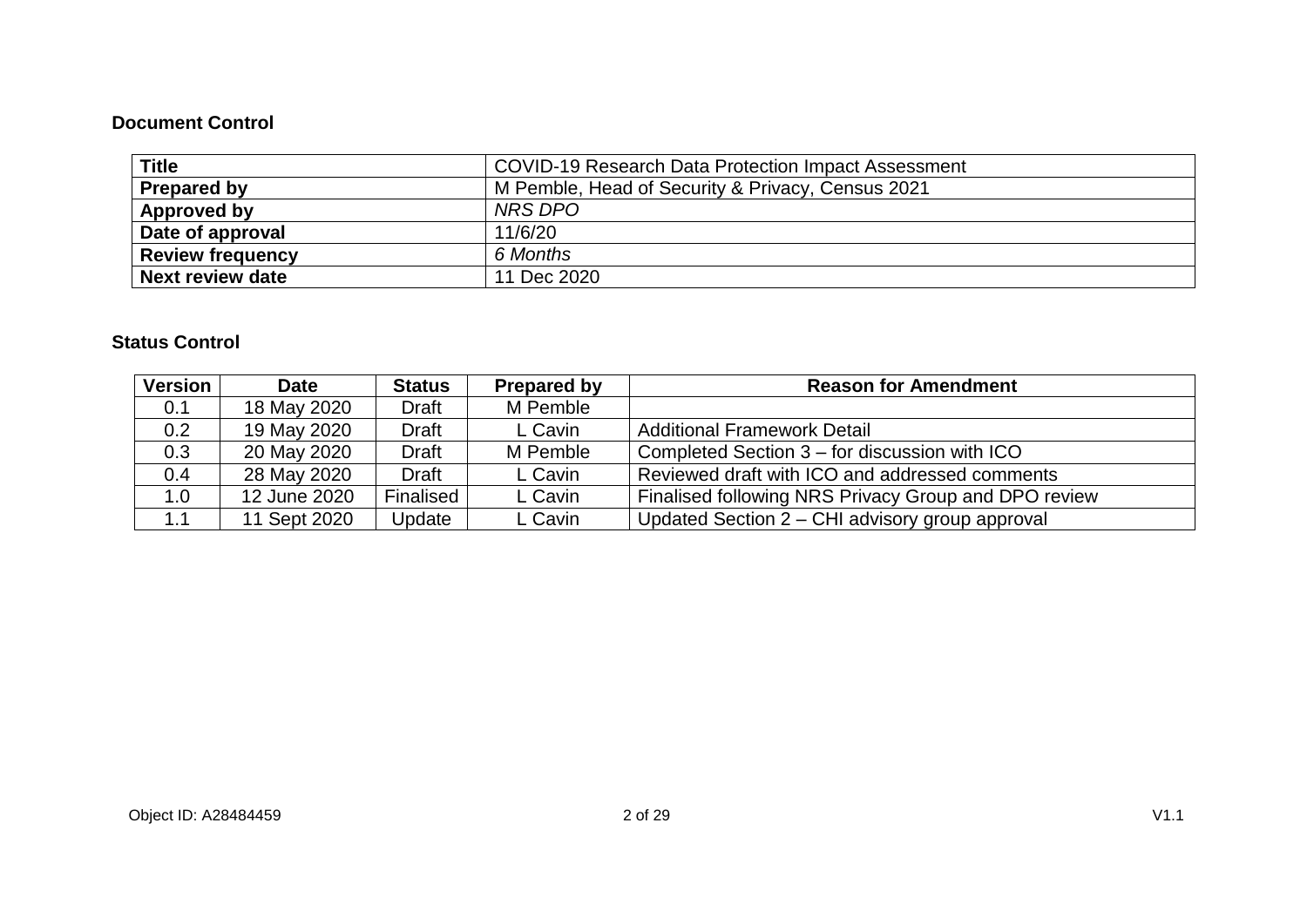### **1. Project Details**

| Statistics PBPP reference number | n/a                                      |
|----------------------------------|------------------------------------------|
| Project name                     | COVID-19 Research Hub initial NRS upload |
| Lead researcher                  | L Cavin, National Records of Scotland    |

The Scottish Government COVID Data Taskforce has requested that NRS participate in efforts to assemble a collection of individual, linkable datasets within an extension of the National Safe Haven. This will have defined access routes for researchers and public body analysts completing research to provide evidence for:

- The operational response to COVID-19
- The likely effects of easing lockdown restrictions/the route to recovery
- The possible longer term effects of COVID-19 on Scotland

The request for NRS Census data is:

- A 100% cohort of selected variables from the 2011 Census
- The Scottish Longitudinal Survey (SLS)
- Mother and Father Links (data linkage project in collaboration with Public Health Scotland, currently a work in progress)

Research Data Scotland will form the single point of contact for researchers seeking access to securely held data. The datasets will be held alongside other key health and social datasets, in the National Safe Haven (NSH) developed by the Edinburgh Parallel Computing Centre and administered by eDRIS (Public Health Scotland). This infrastructure will be used to store, process and link data safely. eDRIS will be responsible for the creation of extracts from this data store for individual projects – with projects subject to individual review and approval by the Statistics Public Benefit and Privacy Panels (S-PBPP). NRS has representation on S-PBPP, and retains status as data controller, ensuring that we can review specific projects and prevent inappropriate access to our data. Current arrangements requiring Data Sharing Agreements (establishing joint data controller status between NRS and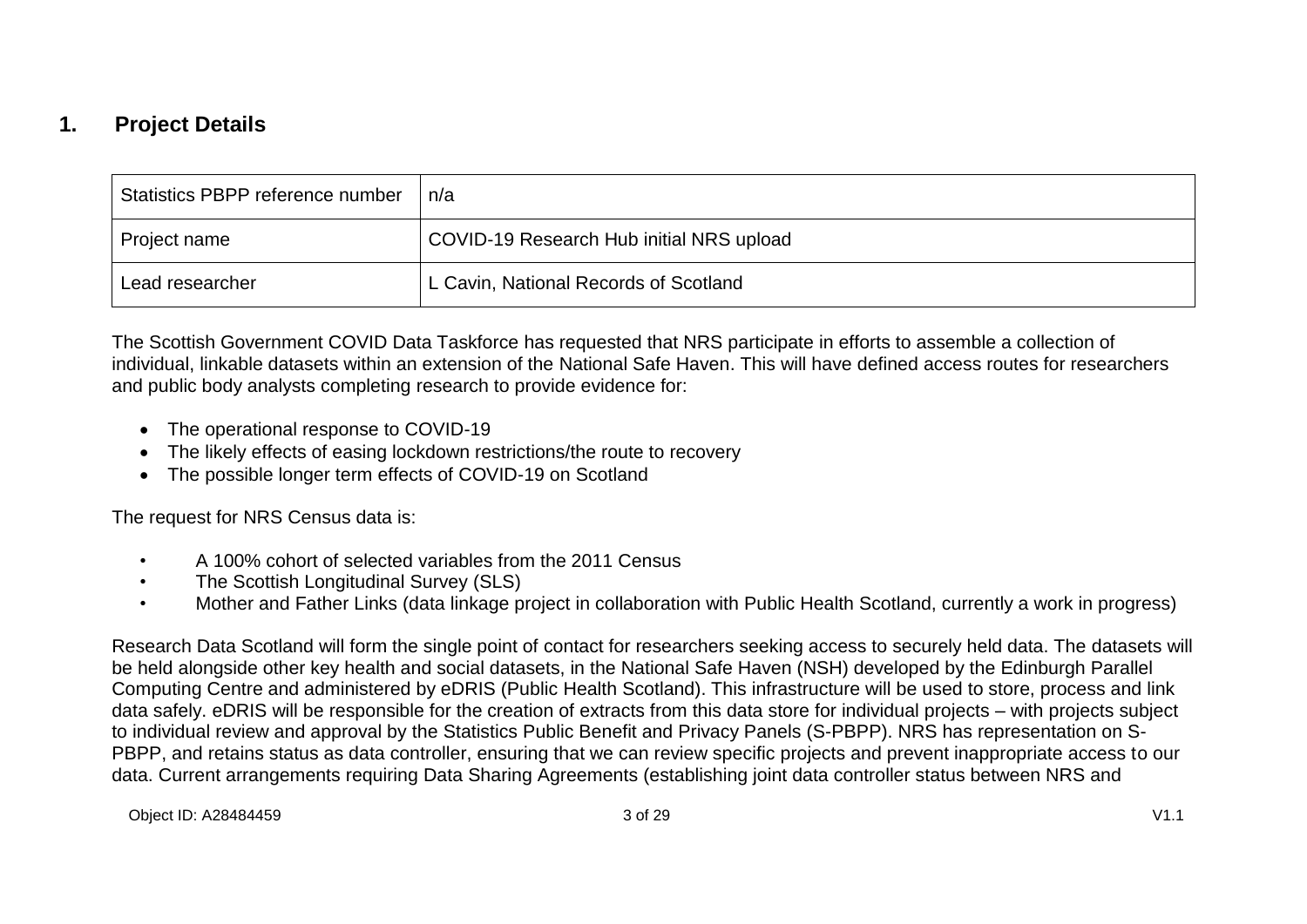researchers) and Data Protection Impact Assessments will be maintained, and eDRIS will remain data processors. Outputs from analytical projects using census data would continue to be reviewed before release by NRS statisticians.

The justification for the 100% census cohort is that whole population coverage will enable analysis of the impacts of COVID on small groups within the population, such as geographically small areas or occupational groups. Individual projects will receive cohorts that must be justified at S-PBPP stage, according to the principle of data minimisation. Census variables will cover themes such as demography, economic activity, health and travel to work, which will be vital in assessing the vulnerable population, and wider impacts of the current pandemic.

Supplying custom microdata extracts from the census for research is not new, and the request for data for the COVID-19 Modelling and Analysis Hub largely uses existing processes and data infrastructure. Specifically, the new and revised elements of this proposal are as follows:

- S-PBPP review has been streamlined to a [1 week review process for census data](https://blogs.gov.scot/statistics/wp-content/uploads/sites/24/2020/05/Covid-19-Scottish-Government-Bespoke-data-access-request-statement-Covid-requests.pdf) (previously 2 weeks, or 3 when including NRS Privacy Group review)
- SLS available through NSH (previously only available through site visit to Ladywell House)
- Custom extracts of 2011 census restricted to a subset of variables, selected by NRS as relevant to pandemic related research
- 100% cohort of 2011 census remains in NSH secure data management zone (previously in nrscotland, with only custom extracts delivered to NSH)
- Signed Data Sharing Agreements and Data Protection Impact Assessments will still be required to cover projects using the data
- Data linkage based on CHI (encrypted) within NSH
- Mother and Father Links is a new look-up, intended to help in data linkage projects where intergenerational linkages are important.

This proposed data sharing is being established in response to exceptional circumstances. NRS are not bound by any precedent.

Access to census data by researchers will be through remote access to the National Safe Haven. [Terms for remote access](#page-22-0) and [eDRIS security statement](#page-24-0) are provided in appendices to this document.

Diagram of proposed infrastructure and data flows within the National Safe Haven: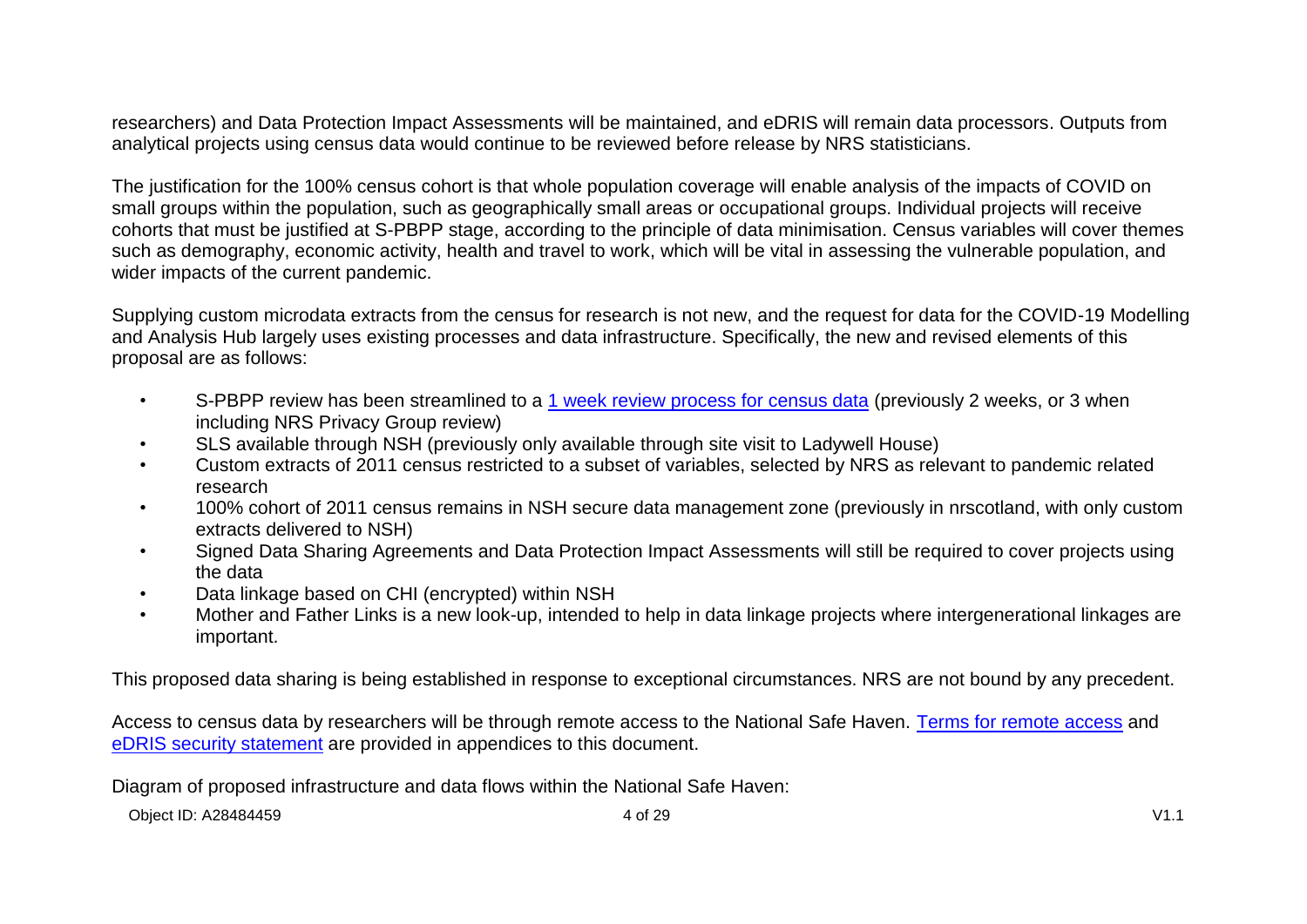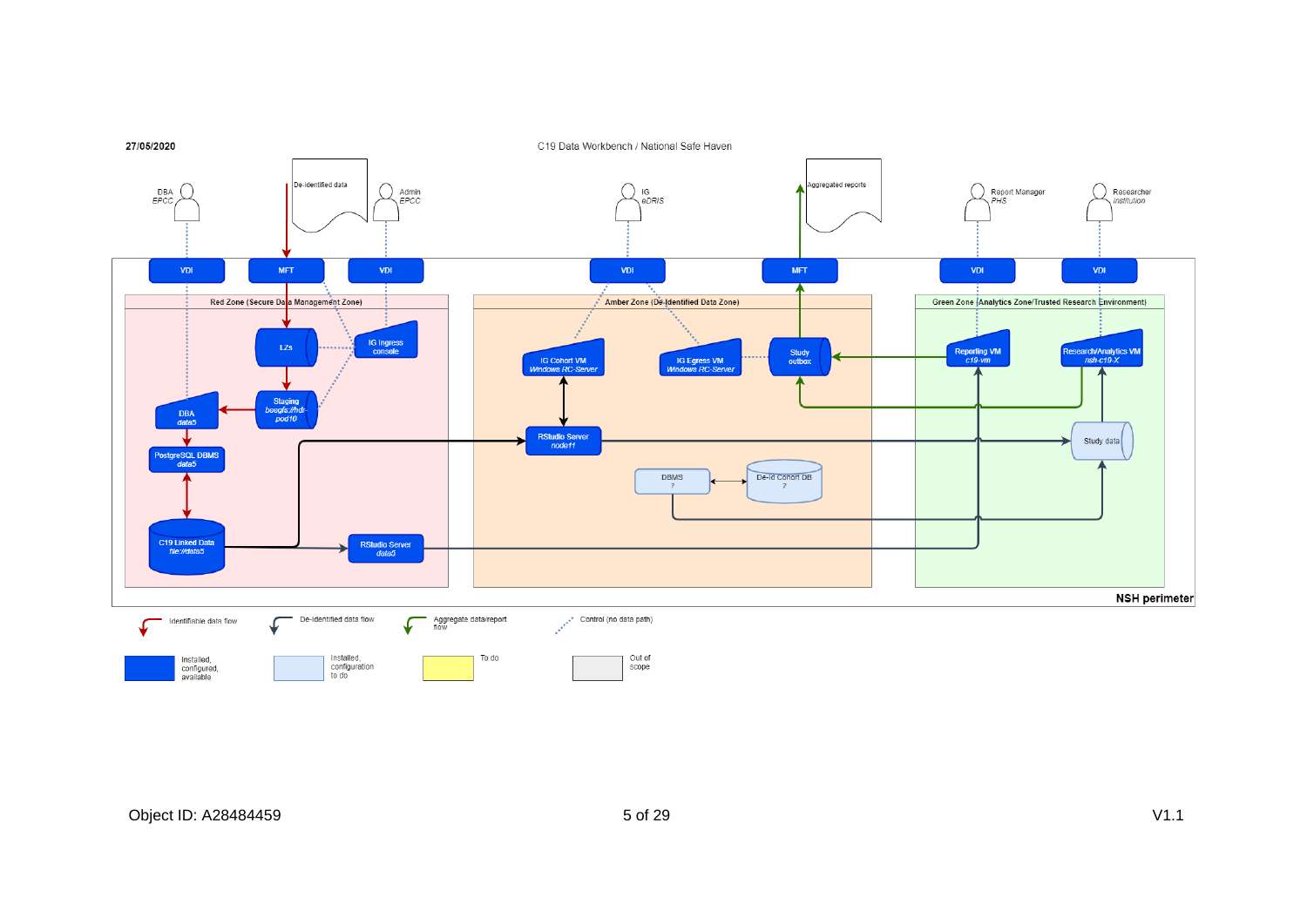### **2. Data Ethics Framework Assessment**

Data ethics is an emerging branch of applied ethics which describes the value judgements and approaches we make when generating, analysing and disseminating data. This includes a sound knowledge of data protection law and other relevant legislation, and the appropriate use of new technologies. It requires a holistic approach incorporating good practice in computing techniques, ethics and information assurance. Provide an assessment of your research proposal against the seven data ethics principles. Guidance on the **Data Ethics Framework** these principles are drawn from has been published on the UK Government website. Under each principle there are suggested questions to answer. Not all of these will be relevant to every application. You are only expected to address the questions that are pertinent to your research.

### **2.1 Framework Scoring**

| <b>Question Set</b>                                          | 0                                       | 2 | 3 | 4      | 5                                                              |
|--------------------------------------------------------------|-----------------------------------------|---|---|--------|----------------------------------------------------------------|
| 1. Start with clear user need and<br>public benefit          | User need is not well<br>defined        |   |   |        | User need is clearly defined                                   |
|                                                              |                                         |   |   |        | $\ast$                                                         |
| 2. Be aware of relevant legislation<br>and codes of practice | Needs clarification or<br>expert input  |   |   |        | Relevant laws are well understood                              |
|                                                              |                                         |   |   |        | $\ast$                                                         |
| 3. Use data that is proportionate<br>to the user need        | Reuse not proportionate                 |   |   |        | Reuse of data is clearly proportionate<br>to achieve user need |
|                                                              |                                         |   |   |        | $\ast$                                                         |
| 4. Understand the limitations of<br>the data                 | Unreliable, unsuitable<br>data          |   |   |        | Data is representative and accurate                            |
|                                                              |                                         |   |   | $\ast$ |                                                                |
| 5. User robust practices and work<br>within your skillset    | Needs further expert<br>input           |   |   |        | Methodologies clearly designed and<br>understood.              |
|                                                              |                                         |   |   |        | $\ast$                                                         |
| 6. Make your work transparent<br>and be accountable          | No scrutiny or peer<br>review available |   |   |        | Oversight built in through life cycle of<br>project            |

Object ID: A28484459 6 of 29 V1.1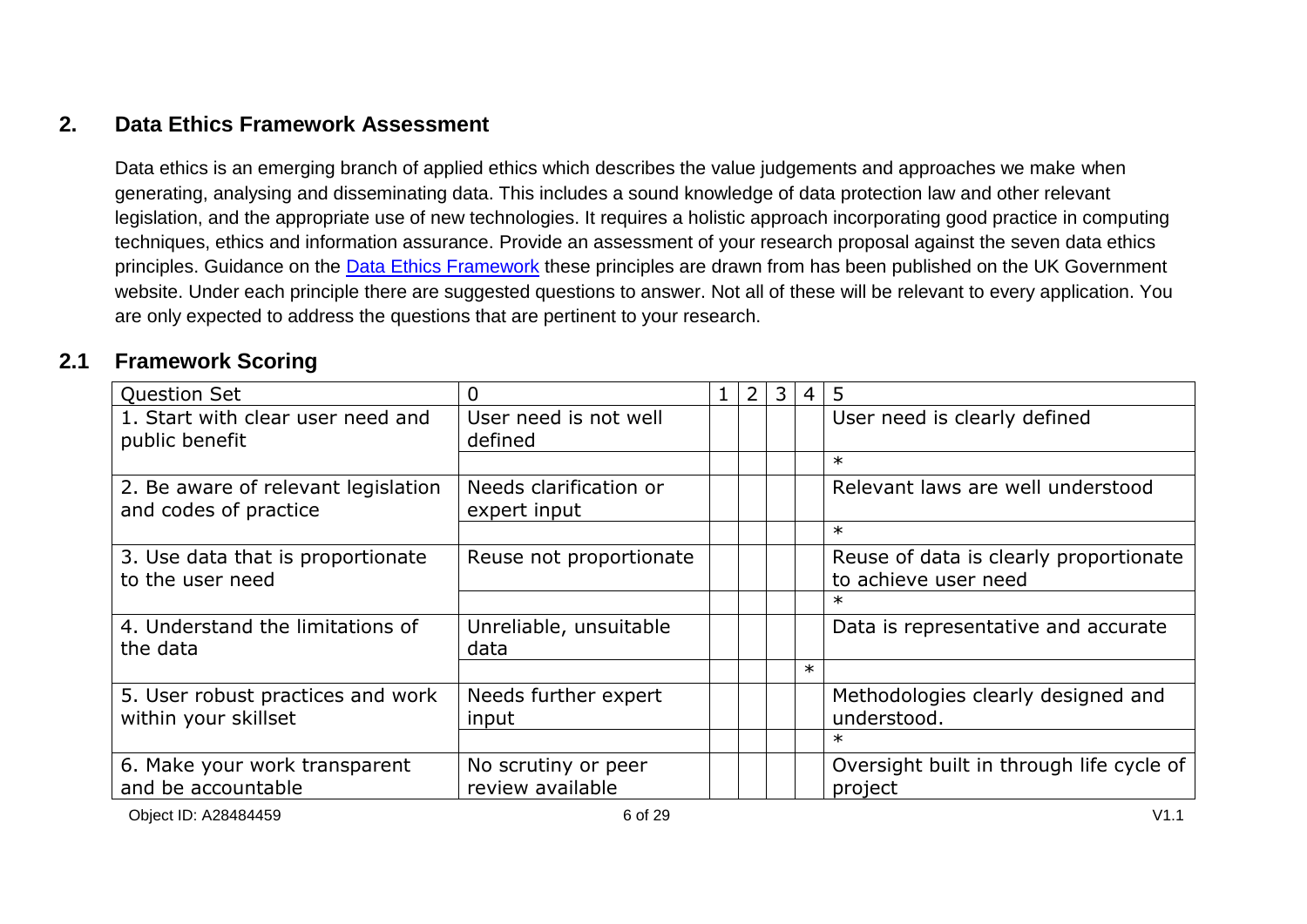| Embed data use responsibly | No ongoing plan<br>determined |  |  | Evaluation plan developed and<br>resource in place to deliver it |
|----------------------------|-------------------------------|--|--|------------------------------------------------------------------|
|                            |                               |  |  |                                                                  |

#### **2.2 Detailed Answers to Framework Principles**

#### **Principle 1: Start with a clear user need and public benefit**

**Using data in more innovative ways has the potential to transform how public services are delivered. We must always be clear about what we are trying to achieve.**

Does everyone in the team understand the user need? Yes

How does this benefit the public?

This proposed data sharing will enable collaborative research and analysis that provides evidence for important COVID-19 related decisions. Crucially, the increase in timely delivery of data will improve the evidence base for pandemic related decision making.

What would be the harm in not proceeding - what needs might not be met?

Sharing of census data already exists - this is a process change. Census microdata can be accessed for analytical projects under existing arrangements. However, we advise applicants that 6 months or more is a realistic timescale for delivery of data through that process. This is insufficient to meet the needs analysis related to the current public health crisis.

Do you have supporting evidence for the approach being likely to meet a user need or provide public benefit? NRS and eDRIS have a proven track record of meeting user needs by delivering census data for use in research projects. eDRIS currently have expressions of interest in access to NRS data through the COVID-19 Data Holding.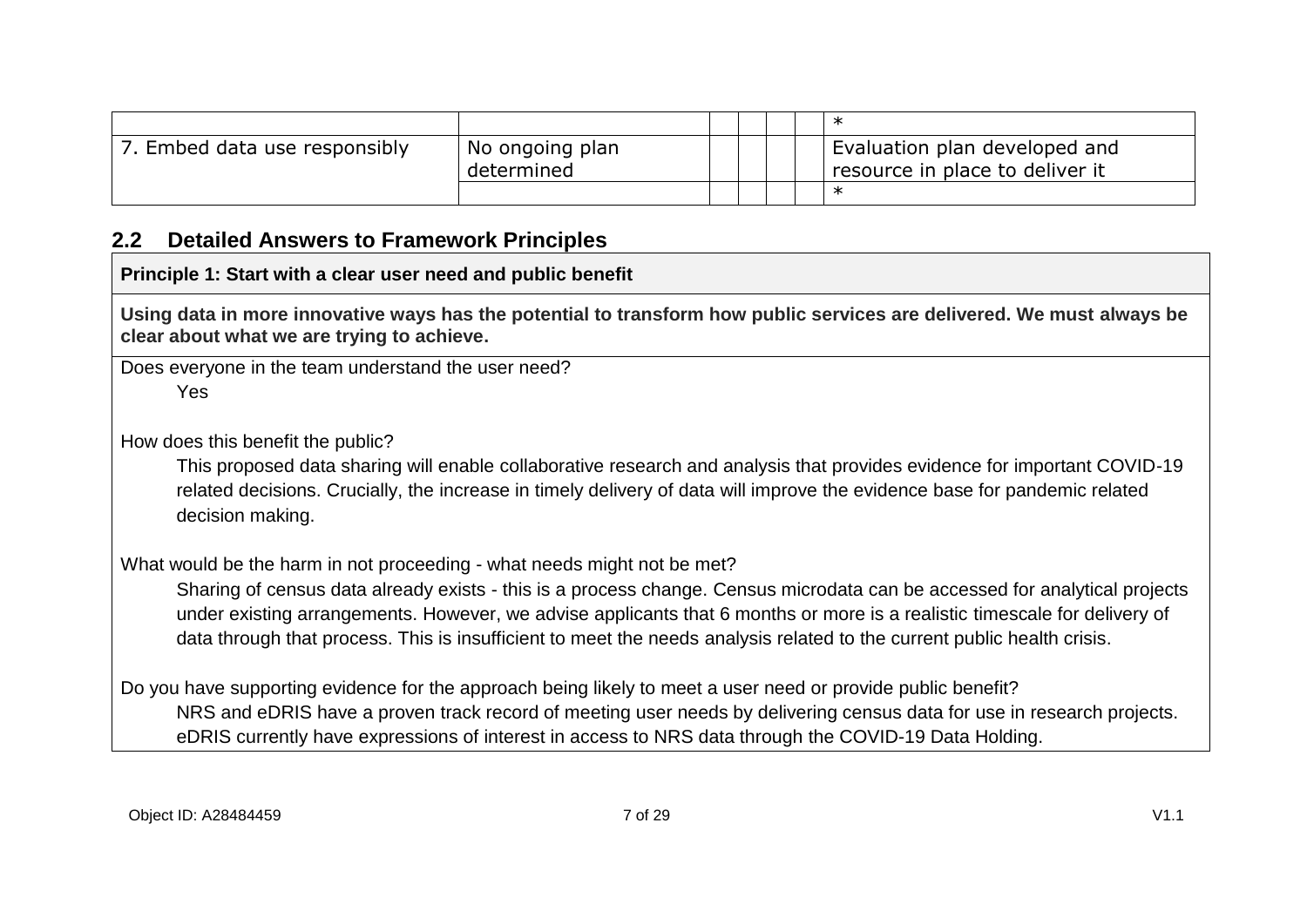#### **Principle 2: Be aware of relevant legislation and codes of practice**

**You must have an understanding of the relevant laws and codes of practice that relate to the use of data. When in doubt, you must consult relevant experts.**

List the legislation, codes of practice, and guidance that apply to your project.

GDPR & DPA-18

Census Act 1920

Code of Practice for Official Statistics

Approval for each project will be required from the Statistics Public Benefit and Privacy Panel

Approval for use of CHI as an (encrypted) linking variable has been formally approved by the CHI advisory group

Do all team members understand how relevant laws apply to the project?

There is a potential wide nature of projects, and the S-PBPP will ensure suitable review and assessment of laws relevant to each. Mandatory training information governance and security training is required for all staff engaged in processing or analysing the data. Census data is pseudonymised not anonymised and must be considered personal data. General Data Protection Regulation (GDPR) Recital 26 should be read and understood by researchers.

Identify your legal gateway and lawful basis for processing personal data under the GDPR.

GDPR Article 6(1)(e) "public task", based on Census Act 1920 s4(2)

Processing special category data is exempted by GDPR Article 9 conditions (2)(g), (i) and (j), which in UK law are DPA Schedule 1(6), Schedule 1(3), and Schedule 1(4) respectively. Article 89(1) and DPA18 Schedule 2(27) exemptions apply as all outputs will be disclosure controlled.

Have you spoken to your information assurance team? – Yes

If using personal data, do you understand obligations under data protection legislation? – Yes. This has also been discussed with ICO Regions.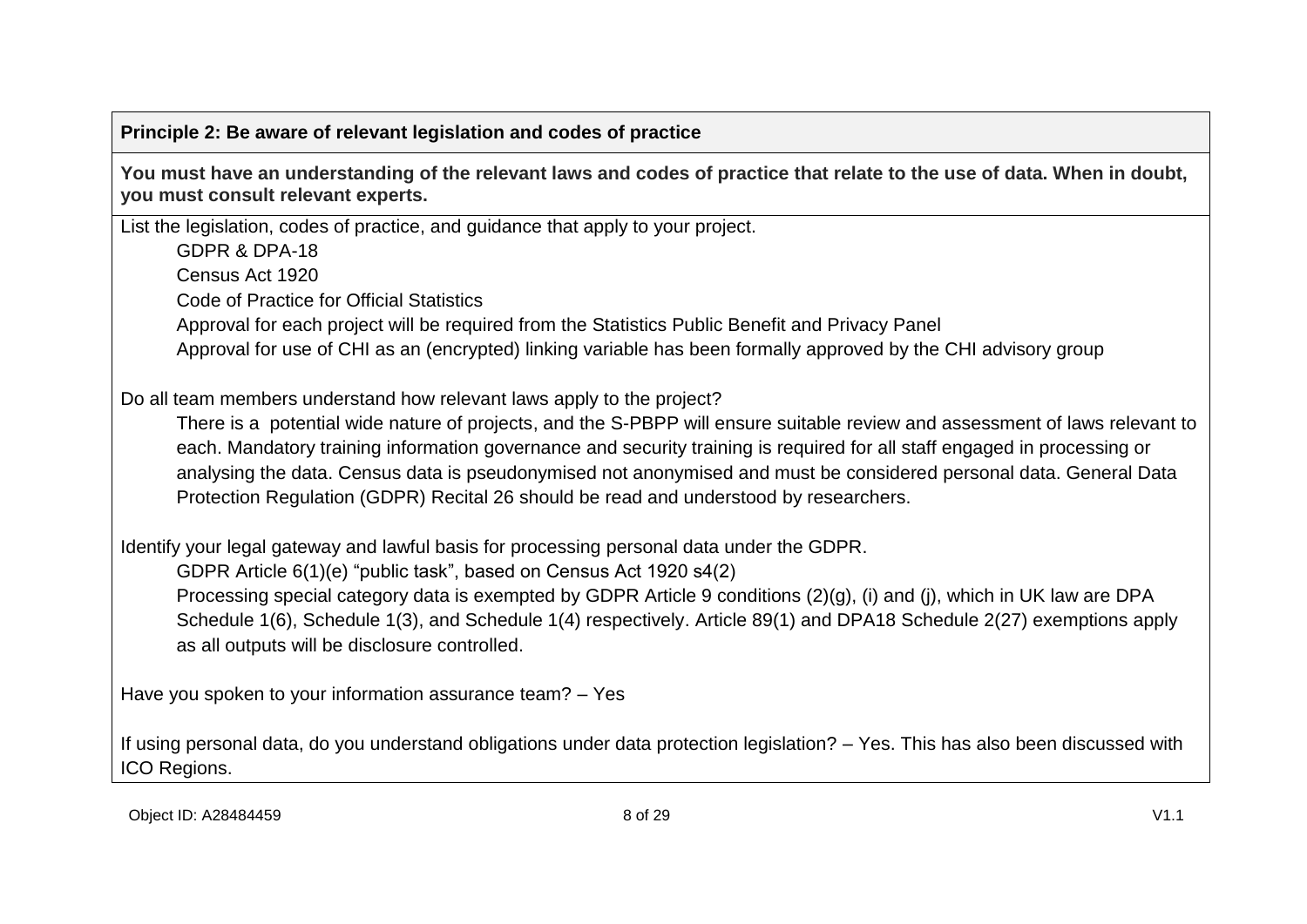#### **Principle 3: Use data that is proportionate to the user need**

**The use of data must be proportionate to the need. You must use the minimum data necessary to achieve the desired outcome.**

If using personal data, have you answered the questions for determining proportionality? You must include evidence to support any decision.

The user need for transfer of a 100% census cohort to the NSH is that due to its whole population coverage, census data will enable analysis of the impacts of COVID on small groups within the population, such as geographically small areas or occupational groups. Variables covering themes such as demography, economic activity, health and travel to work will be vital in assessing the vulnerable population, and economic impact of the current pandemic. This subset of census variables is not greater than we would normally consider for an individual research project.

Whilst preparation of extracts is not normally the most time consuming part of the process of data delivery, we still expect the proposal to provide time savings in both extract creation, and linkage. Furthermore, an increased volume of requests for COVID related uses of census data could be beyond the capacity of the NRS Data Access team's capacity to process. The processing of census extracts by eDRIS is therefore justified.

Individual research projects will be provided with a bespoke cut that meets (but does not exceed) their requirements as approved by S-PBPP. The cohort provided will be subject to data minimisation on the following levels: cohort size & variables included.

If using personal data, what measures are in place to control access? How widely are you searching personal data?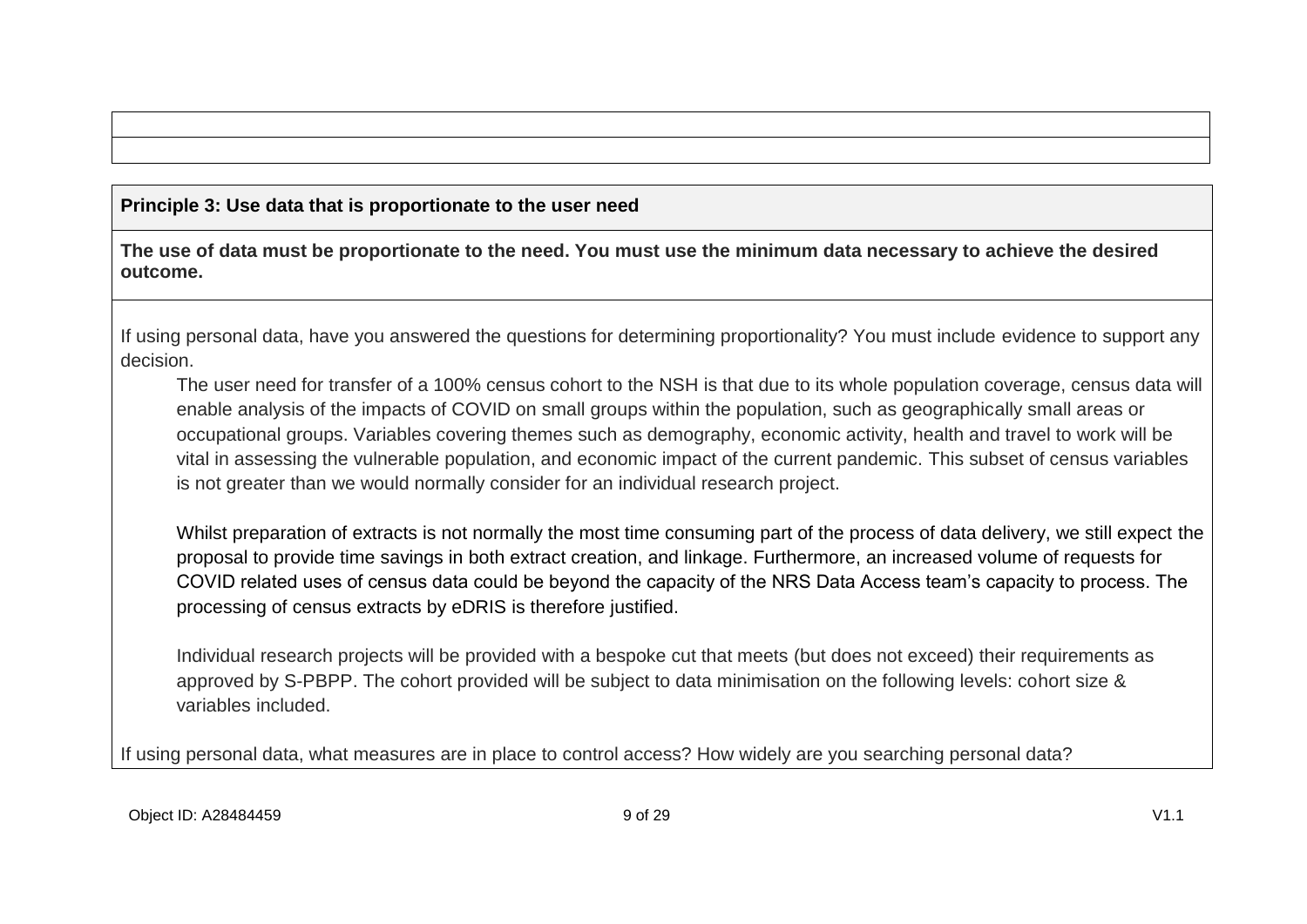The COVID-19 Data Infrastructure sits within the National Safe Haven alongside the existing infrastructure and its architecture has been developed on purpose to use the same design patterns. This means that the main data holdings would sit within a secure data management zone, with extract creation taking place there. Access by approved researchers to those extracts would be within a separate zone, and limited to those involved in their specific project.

How can you meet the project aim using the minimum personal data possible?

Each project will require S-PBPP review and approval, which will include data minimisation from the requested datasets.

Is there a way to achieve the same aim with less identifiable data?

All data will be pseudonymised before upload to NSH, who will further pseudonymise the widely distributed CHI field using encryption. Any projects seeking access to census data will have data minimisation applied at the S-PBPP project review stage.

Can you use synthetic data?

No

Has the data being used been provided for your analysis? N/A

By using data that the public have freely volunteered, would your project jeopardise people providing this again in the future? Under current rules, data would be provided for S-PBPP approved projects. The nature of the global pandemic and the requirement for high quality research to support public policy decision making provides a rational and legitimate justification for the change in the proposed process.

Could you clearly explain why you need to use that data to members of the public?

Yes, and this will be communicated through the Research Data Scotland website, and blog post by the Chief Statistician.

Is there a fair balance between the rights of individuals and the interests of the community?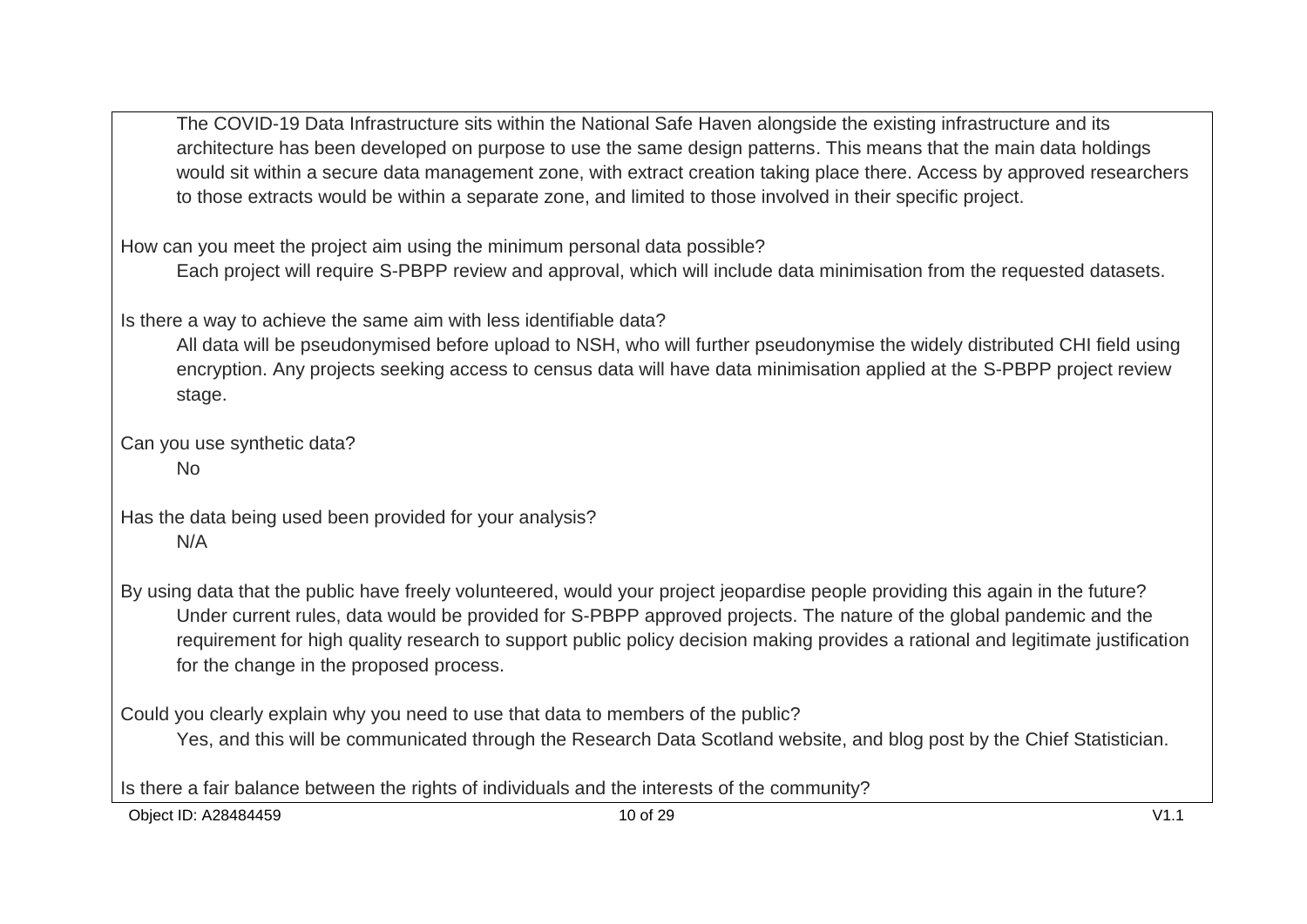This will be assessed on a per-project basis by S-PBPP.

#### **Principle 4: Understand the limitations of the data**

**Data used in research must be well understood. It is essential to consider the limitations of data when assessing if it is appropriate to use it for a user need.**

Describe the data sources being used.

Census 2011 (subset of variables covering demography, economic activity, health and travel to work), Scottish Longitudinal Survey and, when available, the Mother and Father Links.

Identify the potential limitations of the data sources and how they are being mitigated.

Census data is the gold standard population level data source. It is limited in that the population may have changed in distribution from 2011, and the questions in the data collection were not specifically designed to enable pandemic research. The supplementation with the Scottish Longitudinal Survey will assist in updating some aspects of distribution change, however this is a population sample which does not provide the same statistical power for the analysis of small population groups.

When complete, the Mother and Father links will enable inter-generational analysis of data, particularly for families not living in the same household. This is a tool that can link records from other datasets together rather than a dataset with research data attached. It will use encrypted CHI numbers as the basis for linkage and any additional risks associated with this data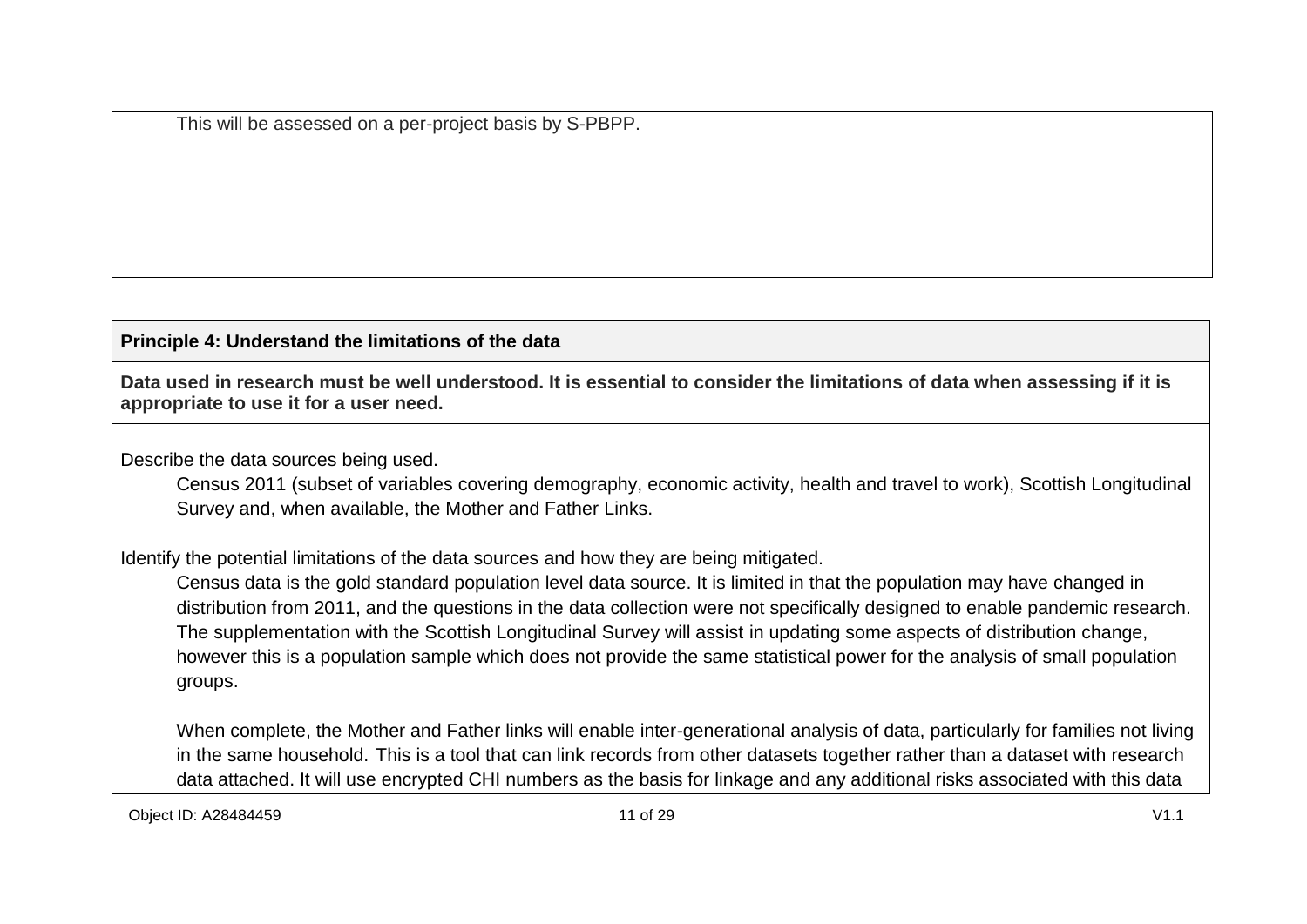being included in the COVID-19 data holding will be assessed by the data controller, NRS Vital Events, before a final decision on its inclusion.

What processes do you have in place to ensure and maintain data integrity?

The 2011 census dataset, and SLS are the result of rigorous, well established QA procedures

Is there a plan in place to identify errors and biases?

The proposed methodology of any projects will be assessed at S-PBPP stage, giving relevant data experts the opportunity to comment on any likely biases. NRS will not be engaged in QA of project outputs, but will be reviewing outputs to ensure no release of personal information and would comment on any obvious errors at that stage.

What are the caveats?

The caveats around the use of census data are that 9 years have elapsed since collection of this dataset, and thus does not reflect changes in Scotland's population since then.

#### **Principle 5: Use robust practices and work within your skillset**

**Insights from analysis are only as good as the data and practices used to create them. You must work within your skillset recognising where you do not have the skills or experience to use a particular approach or tool to a high standard.**

Explain the relevant expertise and approaches that are being employed to maximise the efficacy of the project.

The COVID-19 Data Holding makes use of existing approaches and expertise from NRS on extracting and transferring census data, linkage, and reviewing proposed projects. Additionally, expertise from eDRIS and the Edinburgh Parallel Computing Centre on running data established infrastructure with a track record of safe storage and safe usage and delivery of sensitive data.

Describe the disciplines involved and why.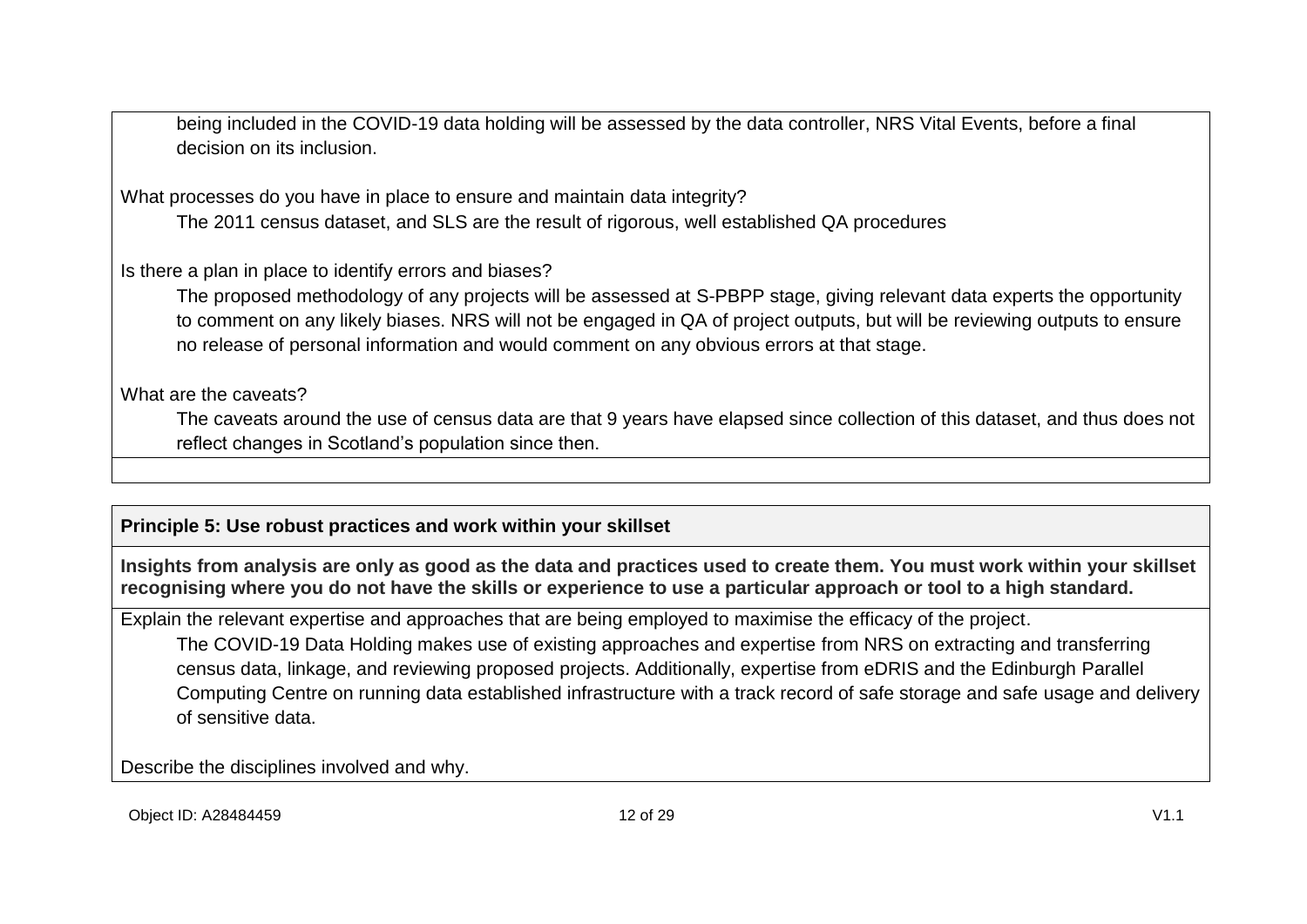For the upload project only, NRS statistical, linkage and disclosure experts, along with advisors from our Census Security & Privacy and corporate Information Governance teams have been involved.

Is there expertise that the project requires that you don't currently have?

Review of projects at S-PBPP stage requires a range of information governance and statistics experts from NRS and SG, plus independent members.

Have you designed the approach with a policy team or subject matter expert(s), taking into account subject matter context? The proposed approach has been developed by discussion with security, statistics and information governance colleagues within NRS. Additionally, as a collaborative project across the public sector we have designed this approach alongside partners from SG, eDRIS, EPCC, HPS, ADR-S and HDR-UK.

How has reproducibility been ensured? Could another analyst repeat your procedure based on your documentation? This will be assessed on a per-project basis by S-PBPP.

If using data about people, is it possible that your methodology uses proxies for protected variables which could lead to a discriminatory policy decision?

This will be assessed on a per-project basis by S-PBPP.

#### **Principle 6: Make your work transparent and be accountable**

**You should be transparent about the tools, data and algorithms you used to conduct your work, working in the open where possible. This allows other researchers to scrutinise your findings and citizens to understand the new types of work we are doing.**

Describe how you have considered making your research transparent and accountable.

The creation of a COVID-19 Data Holding will be communicated through explanatory pages of the RDS website, and through a blog post by the Chief Statistician. The privacy notice for the census will be updated to include details of this work.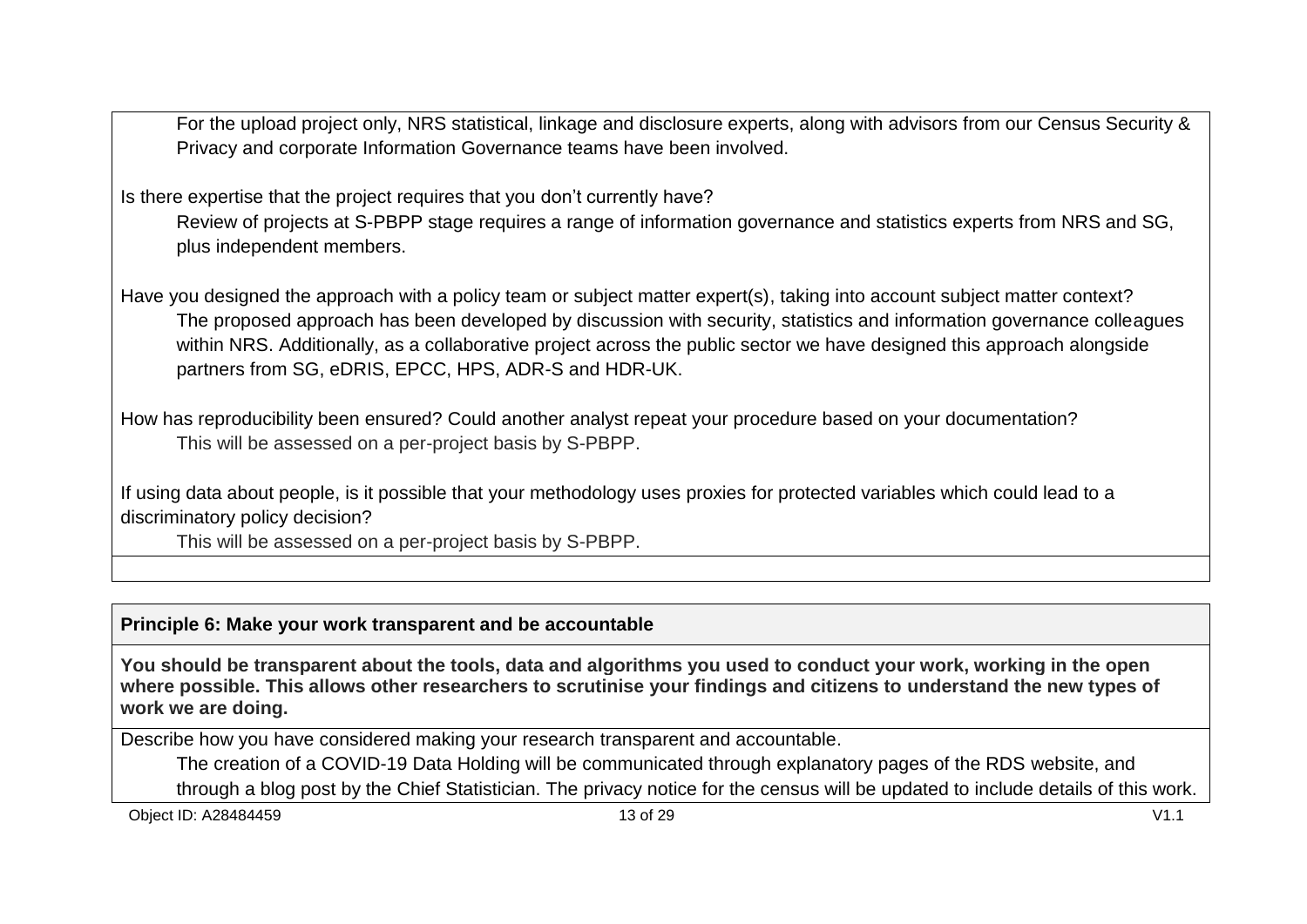How will you tell individuals about the use of their personal data?

The record level data used in research projects will be pseudonymised, and therefore direct contact with individuals included in research extracts is not possible. The use of census information in research in the public interest is explained when the data is collected, and on the Scotland's Census website.

Do you need to amend your privacy notices?

The Scotland's Census website privacy notice contains details on the use of census data in research projects and could be amended to include details of the COVID-19 Data Holding.

Have you considered how both internal and external engagement could benefit your project? This will be assessed on a per-project basis by S-PBPP.

How interpretable are the outputs of your work?

This will be assessed on a per-project basis by S-PBPP.

How are you explaining how approaches were designed in plain English to other practitioners, policy makers and if appropriate, the public?

S-PBPP review would expect researchers to justify how they had communicated with and included input from the public/laypeople in their proposal.

#### **Principle 7: Embed data use responsibly**

**It is essential that there is a plan to make sure insights from data are used responsibly. This means that both development and implementation teams understand how findings and data models should be used and monitored with a robust evaluation plan.**

Describe the steps taken to ensure that outputs from your work are managed responsibly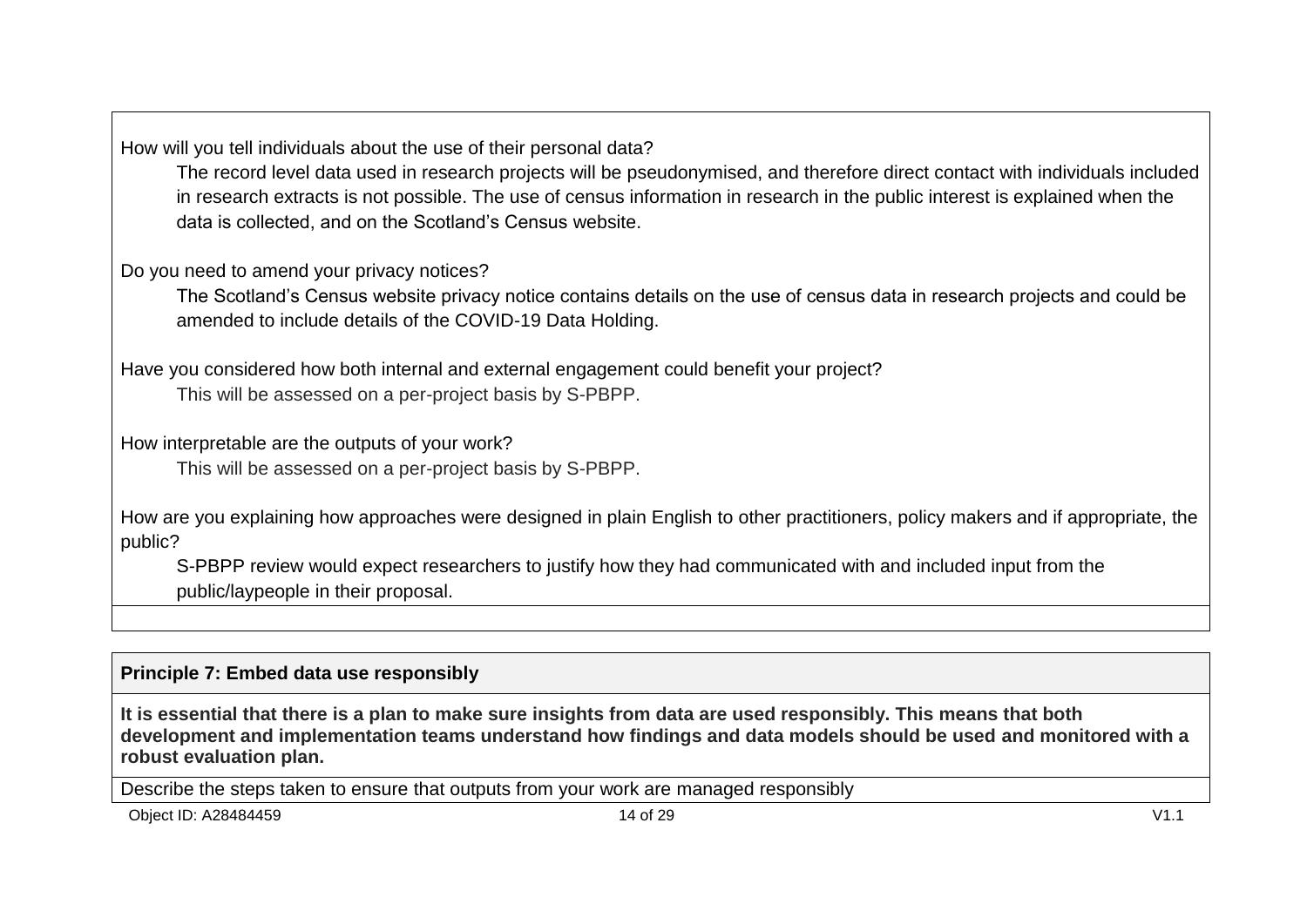Any proposed outputs using census data would be reviewed by NRS statisticians. Using established and robust protocols for statistical disclosure control, we would ensure that no personal information was contained in any outputs released, or could likely be deduced by comparison with other published sources of information.

How many people will be affected by any new model, insight or service arising from your work? The COVID-19 Data Holding will be used as part of the evidence base in shaping the public sector response to the pandemic, therefore has potential to affect a large number of people.

Who are the users of your outputs?

The immediate users of our data will be researchers and public body analysts, with secondary users of their outputs being policy makers and service delivery.

Do users have the appropriate support and training to understand and maintain those outputs?

Yes. Immediate users will be assessed at S-PBPP stage to confirm their technical and topic matter expertise. Users will be expected to provide evidence of training and/or policies from their institution on security, including secure remote working. Users will be required to sign the Census Confidentiality Undertaking and by doing so demonstrate that they are aware of their obligations and of the consequences of unlawful disclosure of census data.

Have future events been planned for? No.

Is your implementation plan correlated with the impact of any particular model?

No, potential impacts of any particular research project will be assessed by S-PBPP.

How often will you report on these plans to senior reporting officer?

The proposed data sharing will require review and approval at director level in NRS before proceeding.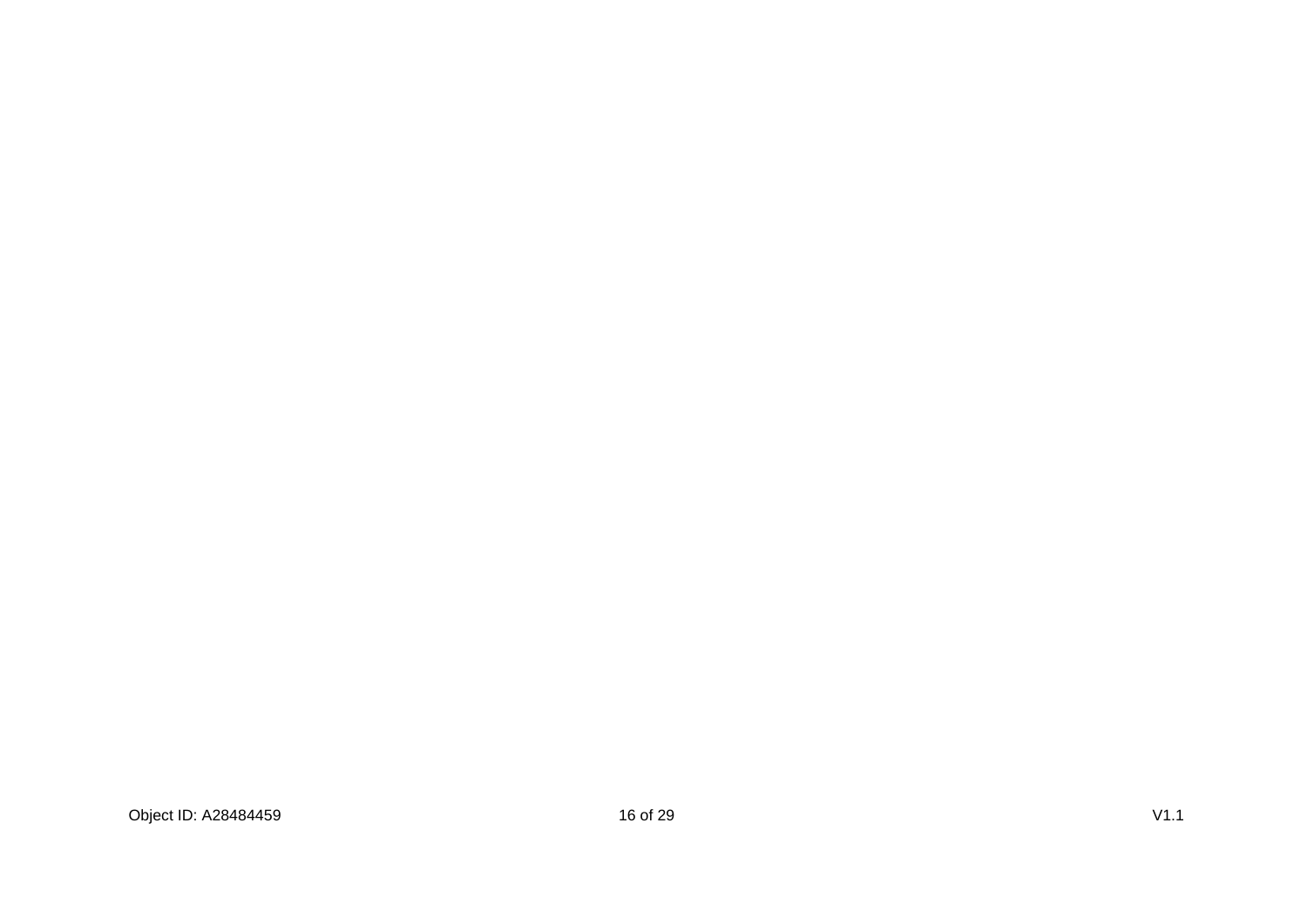### **3. Risk Identification and Mitigation**



|     | Step 1: Identify and assess risks                                                                            |                                   |                                        |                       |  |
|-----|--------------------------------------------------------------------------------------------------------------|-----------------------------------|----------------------------------------|-----------------------|--|
|     | Describe source of risk and nature of potential impact on individuals.                                       |                                   |                                        |                       |  |
| No. | <b>Risk and potential impact</b>                                                                             | Likelihood of harm                | Severity of harm                       | <b>Overall risk</b>   |  |
|     |                                                                                                              | (Remote, possible or<br>probable) | (minimal,<br>significant or<br>severe) | (low, medium or high) |  |
| 01  | There is a risk that:                                                                                        | Remote                            | <b>Severe</b>                          | <b>Medium</b>         |  |
|     | Partner organisations, particularly EPCC and<br>eDRIS will abuse their access to the uploaded<br>Census data |                                   |                                        |                       |  |
|     | <b>Resulting in:</b>                                                                                         |                                   |                                        |                       |  |
|     | Possible re-identification of individuals                                                                    |                                   |                                        |                       |  |
|     | Due to:                                                                                                      |                                   |                                        |                       |  |
|     |                                                                                                              |                                   |                                        |                       |  |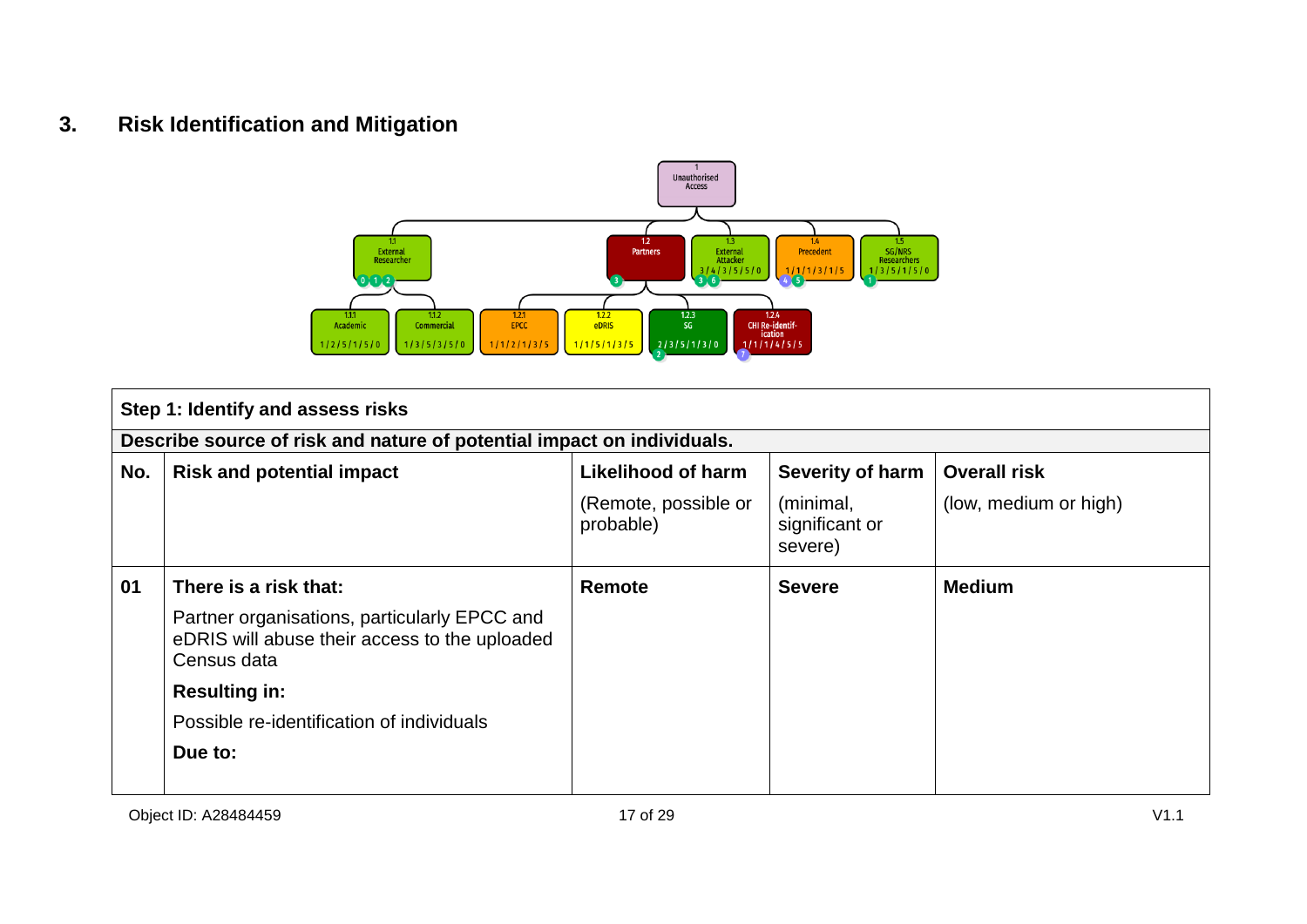|    | The upload of a 100% cohort for a subset of<br>census variables.<br>Note: CHI has been an approved variable in<br>previous uploads.                                                                                     |                 |                |               |
|----|-------------------------------------------------------------------------------------------------------------------------------------------------------------------------------------------------------------------------|-----------------|----------------|---------------|
| 02 | There is a risk that:                                                                                                                                                                                                   | <b>Possible</b> | <b>Severe</b>  | High          |
|    | External attackers will abuse the internet<br>access route in to the NSH copy to access<br>Census data                                                                                                                  |                 |                |               |
|    | <b>Resulting in:</b>                                                                                                                                                                                                    |                 |                |               |
|    | Disclosure of pseudonymised Census data and<br>possible re-identification of individuals                                                                                                                                |                 |                |               |
|    | Due to:                                                                                                                                                                                                                 |                 |                |               |
|    | The necessary establishment of remote access<br>to the NSH, in order to maintain appropriate<br>social distancing creates the possibility of<br>internet access to both full cohort and specific<br>project data areas. |                 |                |               |
| 03 | There is a risk that:                                                                                                                                                                                                   | Probable        | <b>Minimal</b> | <b>Medium</b> |
|    | Researchers apply for a 100% Census 2011<br>cohort for specific research projects                                                                                                                                       |                 |                |               |
|    | <b>Resulting in:</b>                                                                                                                                                                                                    |                 |                |               |
|    | Project proposals that are unjustifiable under<br>the Data Minimisation principle                                                                                                                                       |                 |                |               |
|    | Due to:                                                                                                                                                                                                                 |                 |                |               |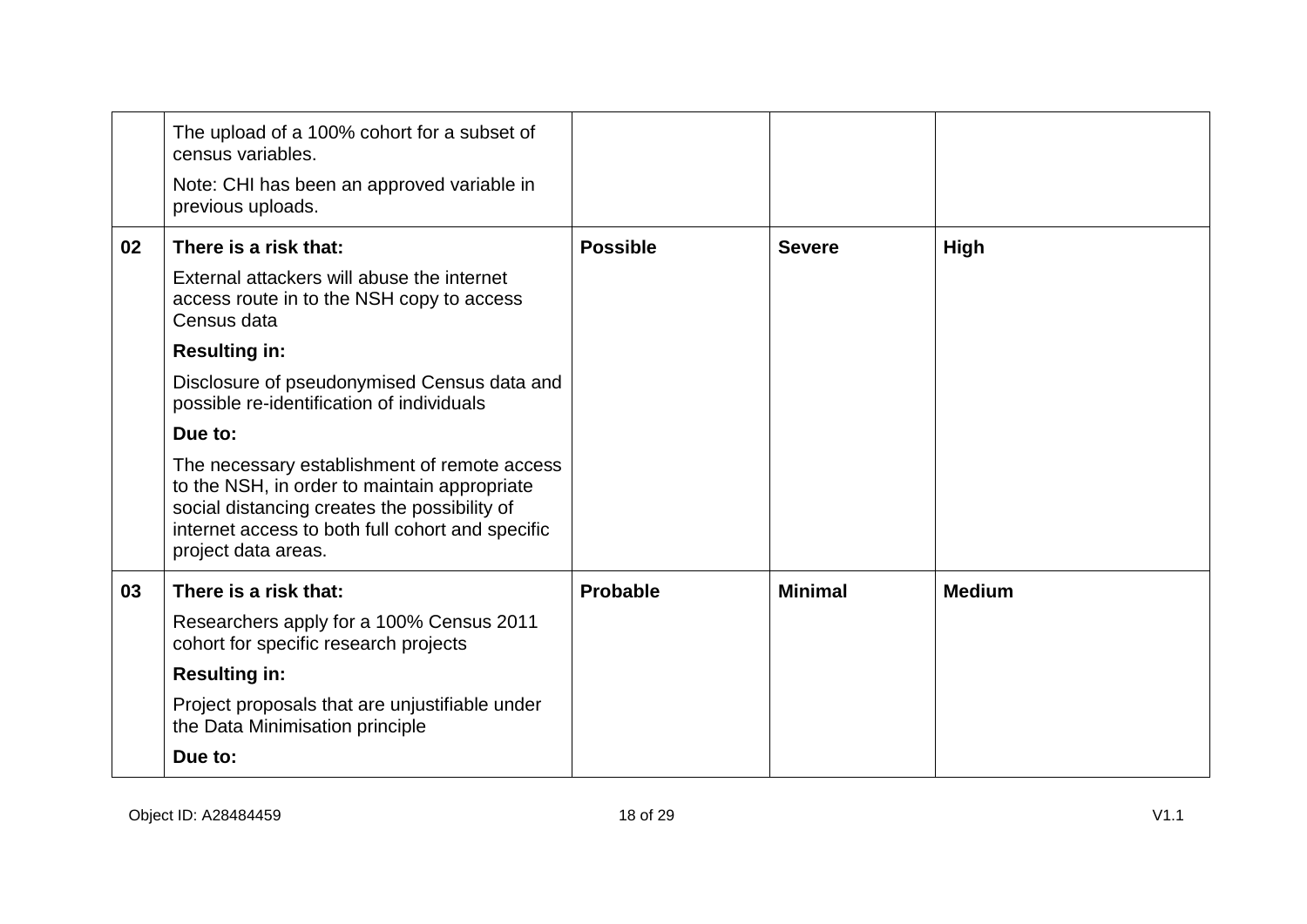|    | The knowledge of the presence of the full<br>cohort within the Research Hub                                  |                 |               |             |
|----|--------------------------------------------------------------------------------------------------------------|-----------------|---------------|-------------|
| 04 | There is a risk that:                                                                                        | <b>Possible</b> | <b>Severe</b> | <b>High</b> |
|    | Census data cohorts could be trivially re-<br>identifiable using the CHI number variable                     |                 |               |             |
|    | <b>Resulting in:</b>                                                                                         |                 |               |             |
|    | Disclosure of individually identifiable personal<br>data.                                                    |                 |               |             |
|    | Due to:                                                                                                      |                 |               |             |
|    | CHI being a variable contained in numerous<br>datasets available to the research and medical<br>communities. |                 |               |             |

|     | Step 2: Identify measures to reduce risk                                                                                                                                                |                                                               |                                               |                                         |
|-----|-----------------------------------------------------------------------------------------------------------------------------------------------------------------------------------------|---------------------------------------------------------------|-----------------------------------------------|-----------------------------------------|
|     | Identify additional measures you could take to reduce or eliminate risks identified above as medium or high risk.                                                                       |                                                               |                                               |                                         |
| No. | Options to reduce or eliminate risk                                                                                                                                                     | <b>Effect of risk</b><br>(eliminated, reduced<br>or accepted) | <b>Residual risk</b><br>(low, medium or high) | <b>Measure</b><br>approved<br>(yes, no) |
| 01  | Both eDRIS and EPCC are trusted partners in the use of<br>Census data for research proposals and deal with data<br>of significantly more sensitivity from medical and other<br>cohorts. | <b>Accepted</b>                                               | <b>Medium</b>                                 | <b>For NRS</b><br><b>Privacy Group</b>  |
|     | All staff are appropriately trained and vetted and there is<br>no history of abuse.                                                                                                     |                                                               |                                               |                                         |
|     | 19 of 29<br>Object ID: A28484459                                                                                                                                                        |                                                               |                                               | V1.1                                    |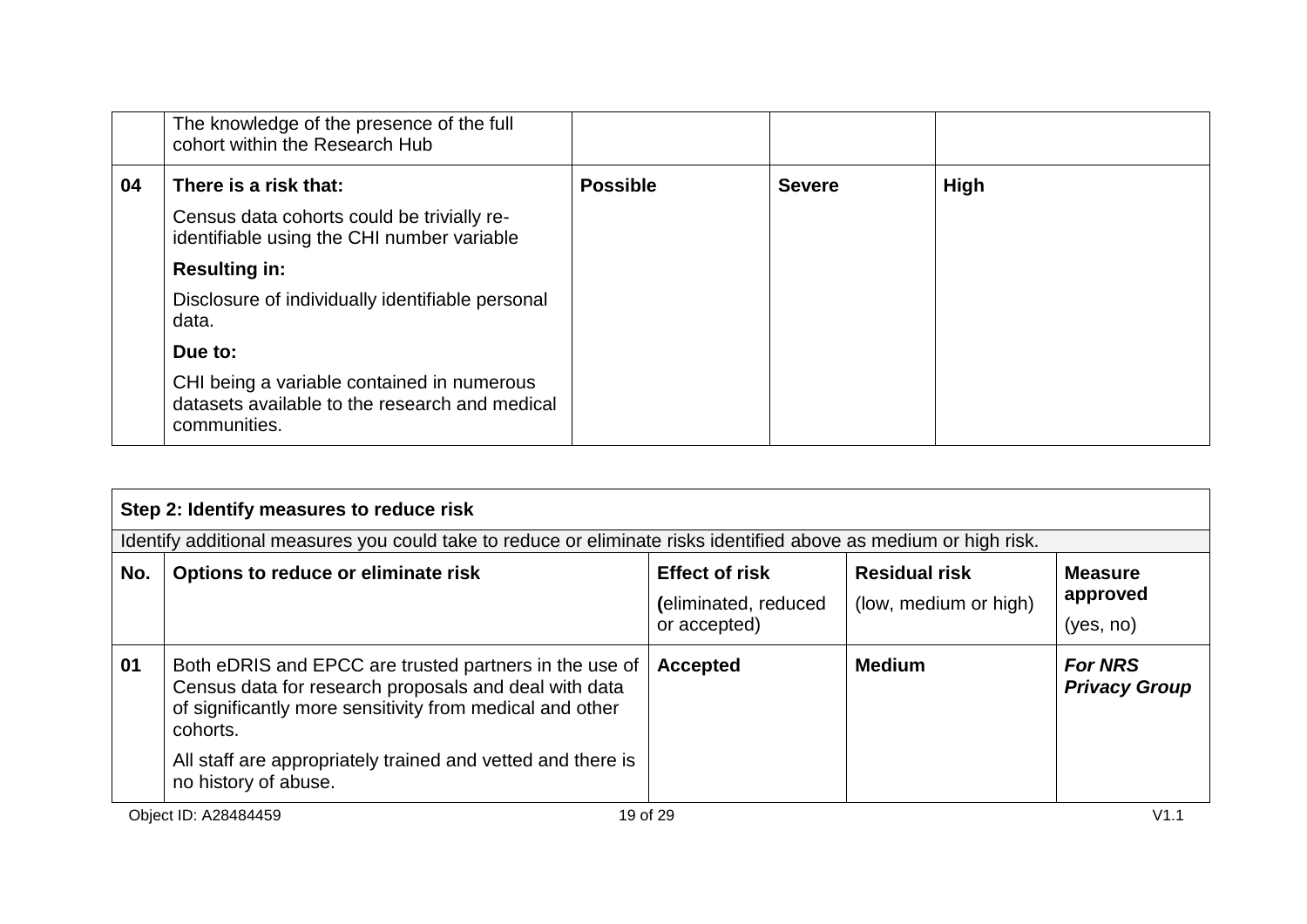|    | The full COVID-19 cohort will be held in a separate area<br>from the NSH, with specific access controls applied,<br>restricting access to the 100% data set to the minimum<br>necessary personnel.                                                                                      |                 |               |                                        |
|----|-----------------------------------------------------------------------------------------------------------------------------------------------------------------------------------------------------------------------------------------------------------------------------------------|-----------------|---------------|----------------------------------------|
| 02 | This access is permitted via remote desktop (VDI)<br>installations within the NSH environment that have<br>specifically limited permissions and use strong<br>authentication.                                                                                                           | <b>Reduced</b>  | <b>Medium</b> | <b>For NRS</b><br><b>Privacy Group</b> |
|    | This environment is being specifically pen-tested by<br>eDRIS as part of their control measures over the<br>Research Hub implementation.                                                                                                                                                |                 |               |                                        |
| 03 | Data Minimisation will be explicitly managed by the S-<br>PBPP and the necessity of adhering to data<br>minimization is made clear to researchers in<br>accompanying documentation.                                                                                                     | <b>Accepted</b> | <b>Medium</b> | <b>For NRS</b><br><b>Privacy Group</b> |
| 04 | The CHI variable will be encrypted.<br>On receipt of the Census cohort, eDRIS will encrypt the<br>CHI variable before any release to projects is<br>undertaken.<br>CHI has been included, in plaintext, in previous uploads<br>where justified by the project requirements and suitably | <b>Reduced</b>  | Low           | <b>For NRS</b><br><b>Privacy Group</b> |
|    | approved.<br>eDRIS are a trusted partner for NRS and, as part of<br>NHS shared services, are used to and have suitable<br>perimeter and access controls for dealing with sensitive<br>health data and the temporary, unencrypted CHI<br>variable.                                       |                 |               |                                        |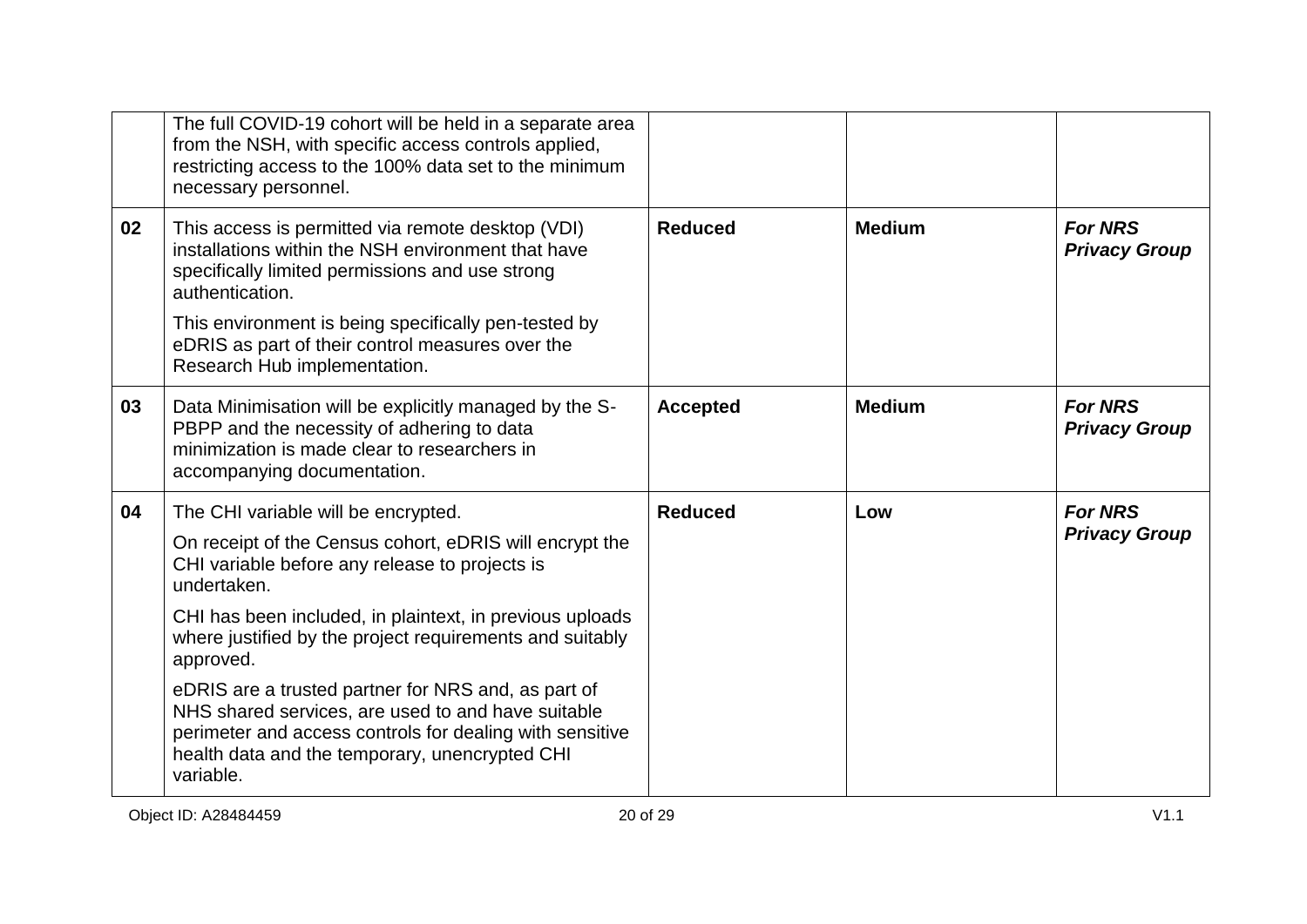| It is essential that eDRIS have access to the encryption |  |  |
|----------------------------------------------------------|--|--|
| keys, as they require to encrypt the corresponding       |  |  |
| variable in medical data sets to which NRS will not have |  |  |
| access.                                                  |  |  |
|                                                          |  |  |

### **4. Sign off and record outcomes**

| <b>Item</b>                            | Name/date           | <b>Notes</b>                                                                                         |
|----------------------------------------|---------------------|------------------------------------------------------------------------------------------------------|
| Measures approved by:                  |                     | Integrate actions back into project plan, with date and responsibility<br>for completion             |
| Residual risks approved<br>by:         |                     | If accepting any residual high risk, consult the ICO before going<br>ahead                           |
| Data protection advice<br>provided by: | Laura Mitchell, DPO | Your Data Protection Officer (DPO) should advise on compliance and<br>whether processing can proceed |

Summary of data protection advice:

The DPIA demonstrated that proportionate controls will be applied to safeguard privacy. In particular, I am reassured to see that the ICO has been consulted; the data will all be pseudonymised; users of the data will be required to sign various undertakings to respect the confidentiality of the data; applications for the use of the data will have to be approved by the NRS Privacy Group and S-PBPP; appropriate information governance documentation will be in place.

This is an exceptional arrangement to deal with exceptional circumstances and should not be viewed as setting any precedent. Any further proposal to repurpose elements of this data holding would need to be treated as a new proposal, evaluated on its own merits, and subject to all necessary governance and review.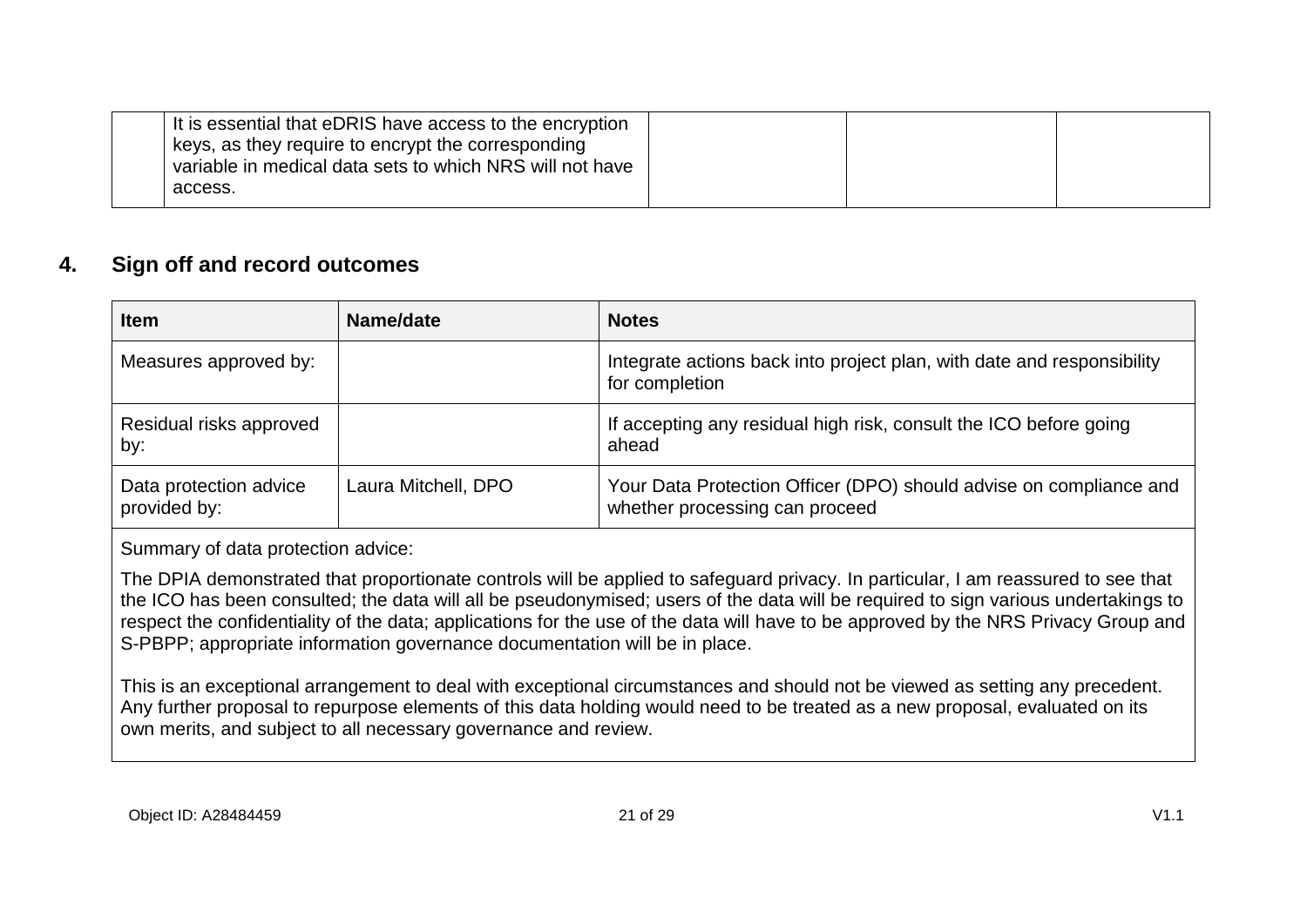| DPO advice accepted or<br>overruled by: | L Cavin | If overruled, you must explain your reasons              |
|-----------------------------------------|---------|----------------------------------------------------------|
| Comments:                               |         |                                                          |
| This DPIA will kept under<br>review by: | L Cavin | Your DPO should also review ongoing compliance with DPIA |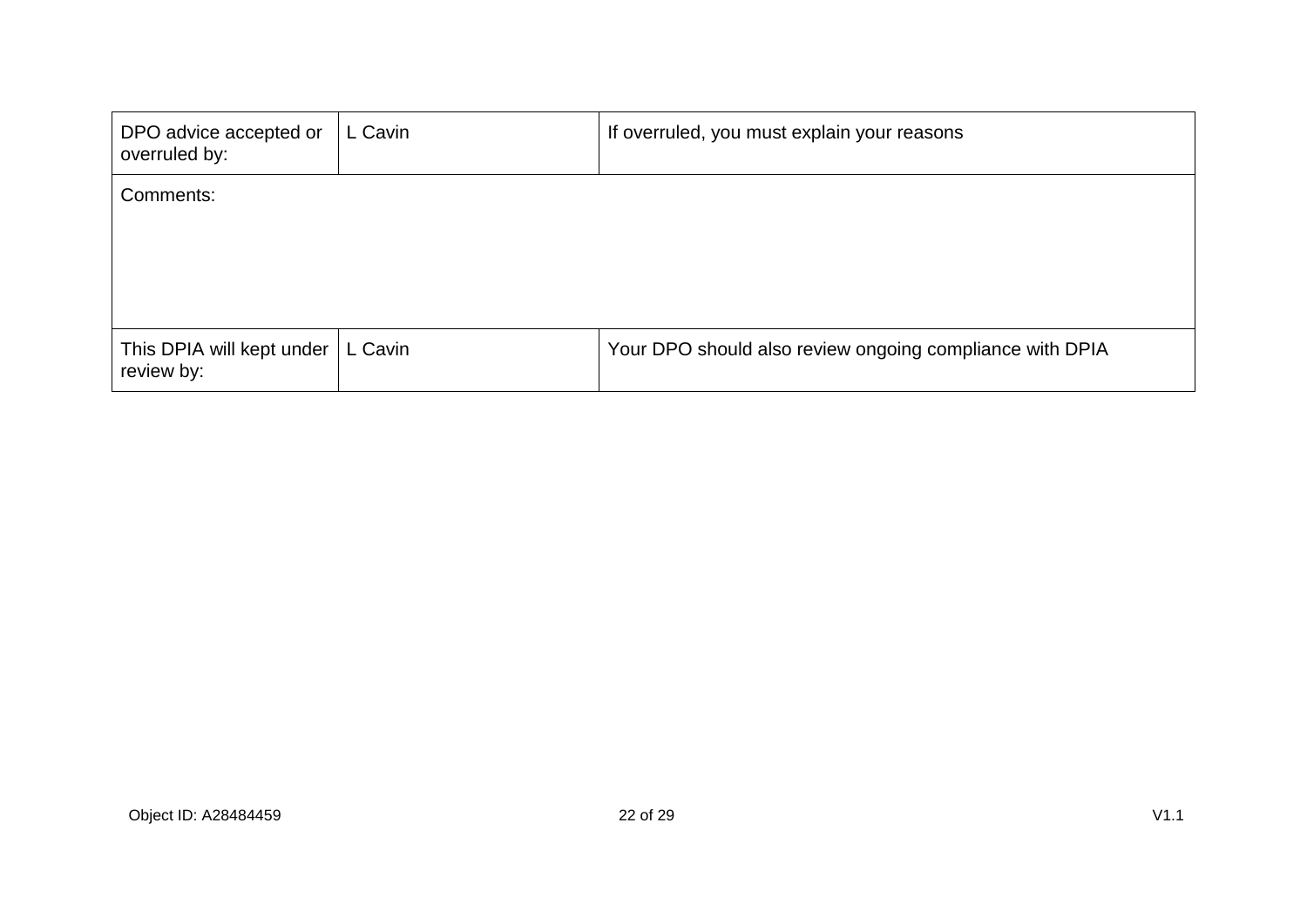### <span id="page-22-0"></span>APPENDIX A: TERMS FOR REMOTE ACCESS TO CENSUS DATA IN NATIONAL SAFE HAVEN

Due to the COVID-19 pandemic, Scottish Government guidance is that all those who are able to should work from home. Whilst this guidance is in effect, access for researchers to the physical Safe Haven room at the Bioquarter and other Safe Settings has ceased. As a temporary measure to enable the Recipient to continue research activity, remote access to the National Safe Haven is granted under the following terms:

- 1. Remote access will be for a period of 6 months from the signing of this document or until physical access to Safe Settings is reinstated, whichever is sooner.
- 2. Remote access will be via your institution's virtual private network (VPN) only. You will not be able to directly access the National Safe Haven from your home IP address.
- 3. There will be no attempt to access the National Safe Haven from a location outside the EEA, or a country deemed by the Information Commissioner's Office to have inadequate levels of protection even when connecting through your institution's VPN.
- 4. Under no circumstances should all or any of the data be copied by hand from the workstation screen or attempts made to save screen shots or photograph the screen.
- 5. Under no circumstances should attempts be made to store information from the National Safe Haven on your computer, or on external storage devices (e.g. USB storage devices, memory pens/sticks, personal digital assistants (PDAs), etc).
- 6. You must not access the Safe Haven from any public place.
- 7. You must lock your computer at all times when not in use or you are away from your desk.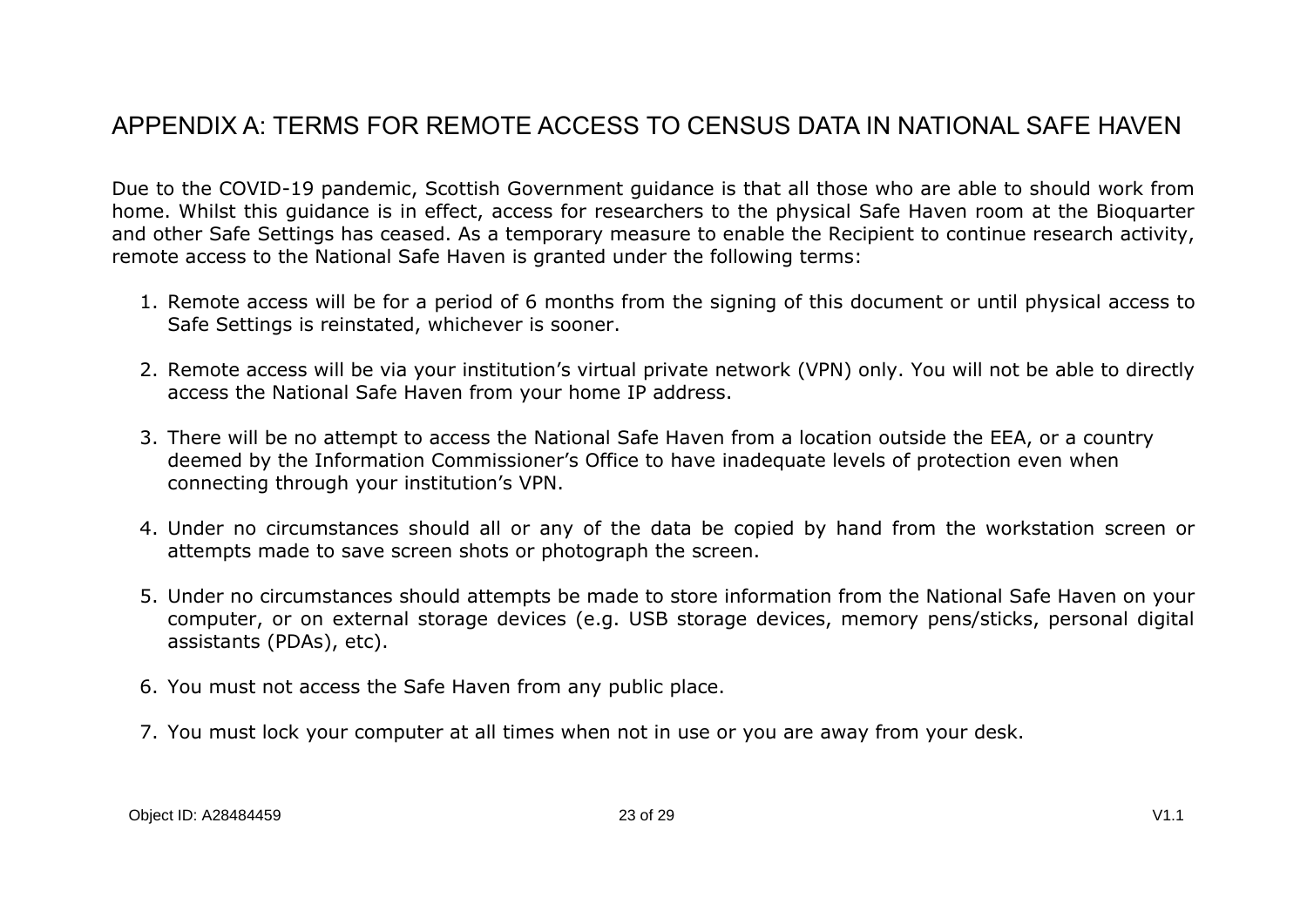- 8. You must not permit friends or family to access your works computer and must lock your computer when they are in close proximity.
- 9. Any data breaches or hardware losses/theft should be reported to NRS and eDRIS, as well as your employer.
- 10. Any deviation from these terms could result in loss of your access to the Safe Haven, and for your organisation.

The Provider reserves the right to withdraw remote access to the data.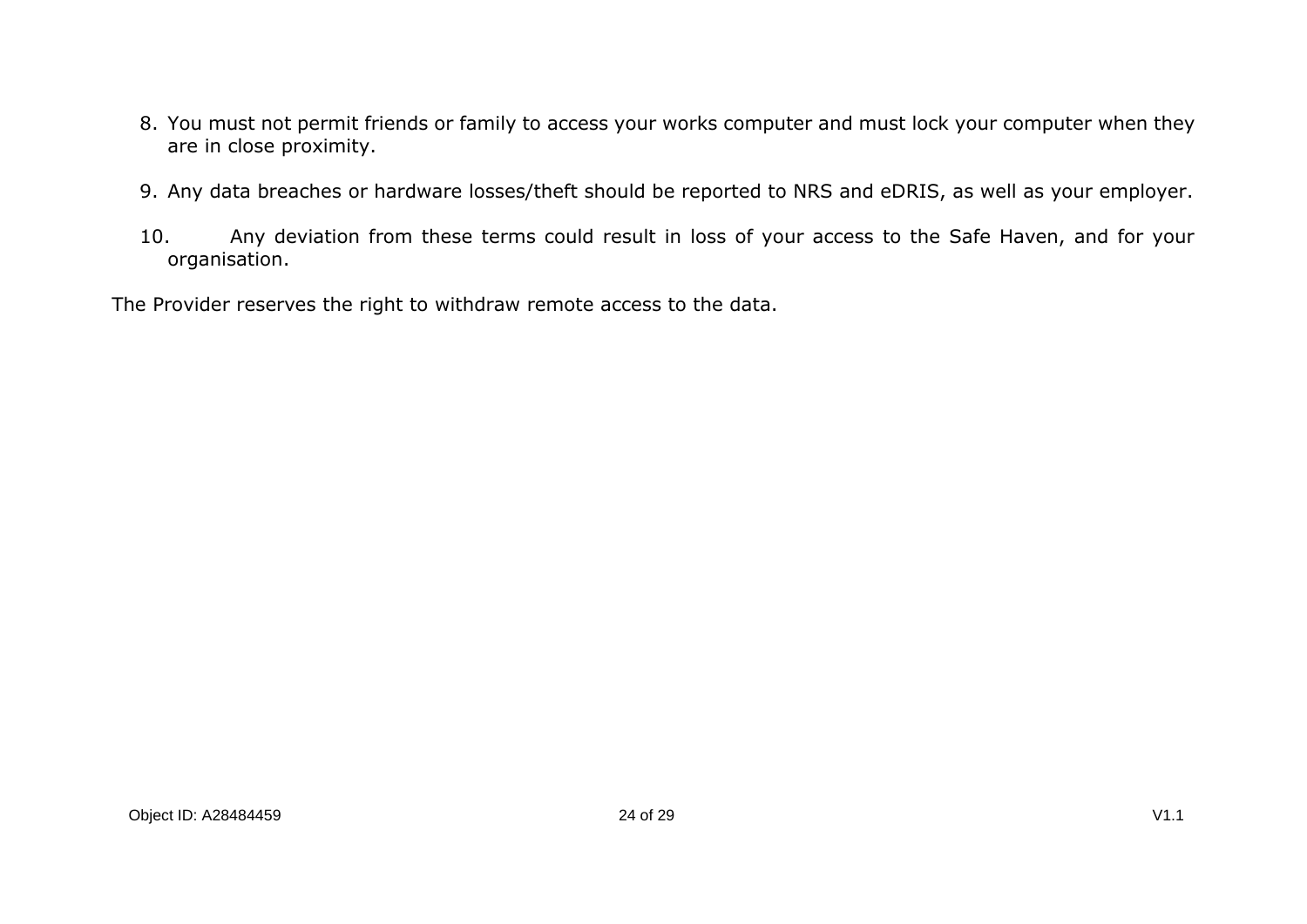## <span id="page-24-0"></span>APPENDIX B: E-DRIS SECURITY STATEMENT

Version 3.2 22 May 2019

## **1.Introduction**

- 1.1 This document provides a short security statement about the National Safe Haven (NSH).
- 1.2 The following key aspects of the environment are covered.
- Secure File Exchange
- Physical hosting and storage
- Backup and Business Continuity
- Access controls

1.3 National Services Scotland (NSS) Information Security has assessed and approved the overall system security of the National Safe Haven. In addition the information security departments of the Scottish Government (SG) and National Records of Scotland (NRS) have reviewed and approved the environment.

1.4 The Scottish Government Health Performance and Delivery Directorate has formally approved the National Safe Haven as an accredited safe haven under the terms of the Charter for Safe Havens (2015).

1.5 An independent Certified Cyber Security Consultancy (CCSC) assessment confirmed "that the National Safe Haven environment operates with a security profile consistent with what would be expected of a system processing 'OFFICIAL-SENSITIVE' data".

## **2. Secure File Exchange (SFE)**

Object ID: A28484459 25 of 29 V1.1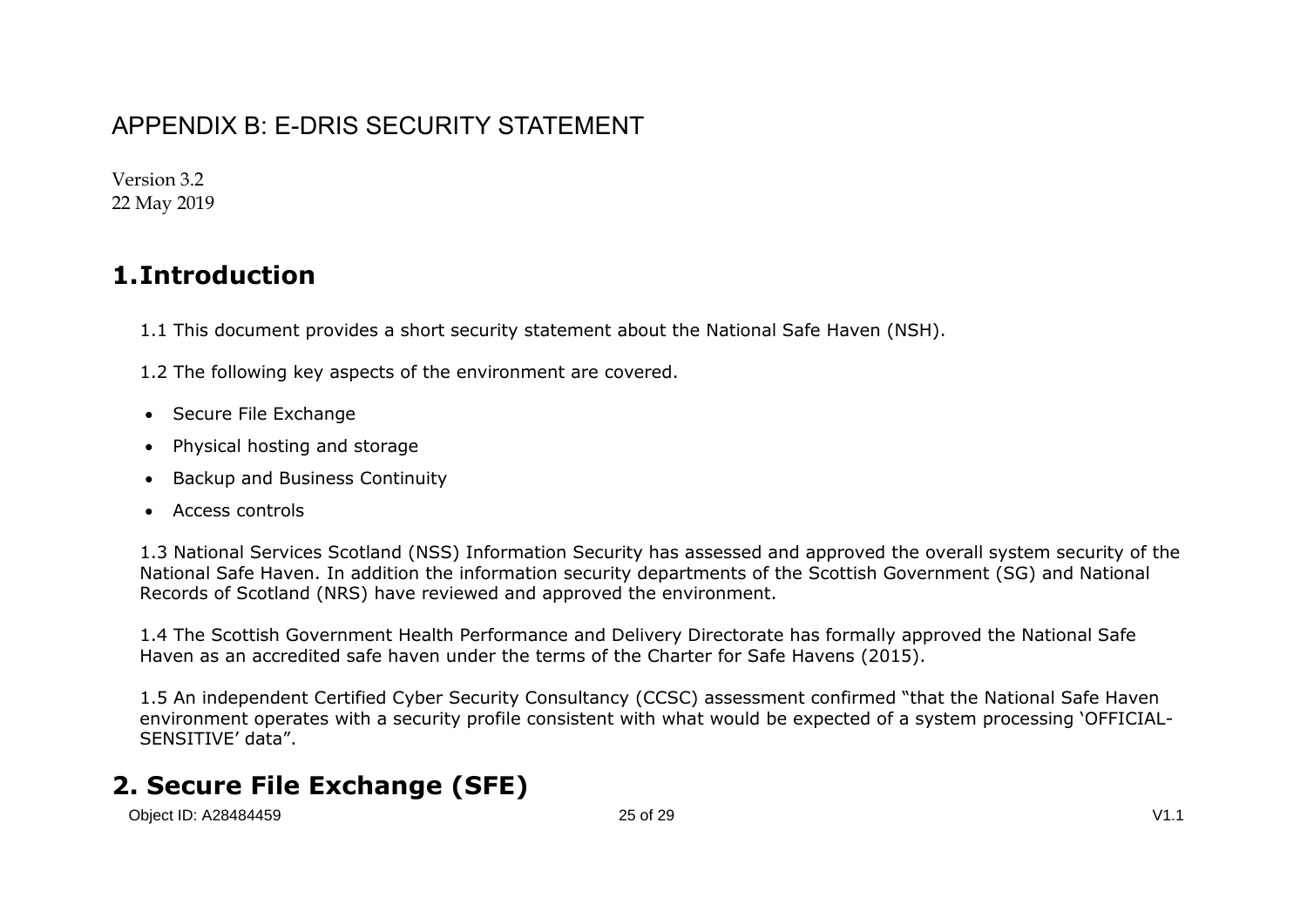2.1 Transfer of demographic/indexed data from/to data providers uses Serv-U. This is certified as part of the National Safe Haven solution. NHSmail is used if both parties have NHSmail accounts.

2.2 Where indexing is carried out by the NSS Indexing Team, the transfer of demographic data/index numbers to/from NSS uses Globalscape. NHSmail is used if both parties have NHSmail accounts.

2.3 Where NRS Indexing is doing the indexing, the transfer of demographic data/index numbers to/from NRS uses xxxx.

2.4 Transfer of disclosure controlled results for a study from the Research Coordinator to the Researcher uses Serv-U or is done via email.

2.5 A request specific, password protected, time limited URL is generated by the SFE platform for the upload/download of data.

2.6 SFE is implemented as a single instance within the National Safe Haven.

2.7 Access to SFE to generate requests is only available from within the National Safe Haven.

Web based access to the application is encrypted using Secure Socket Layer (SSL)

2.8 Only Research Coordinators and EPCC support staff have access to generate requests i.e. the request has to be initiated by a member of one of these teams.

2.9 The SFE platform is subjected to external penetration testing and server build review (last completed May 2019). Findings from the test are being addressed.

## **3. Physical hosting and storage**

3.1 EPCC, part of the University of Edinburgh, operates the secure environment for the National Safe Haven.

The infrastructure is located at the University of Edinburgh's Advanced Computing Facility (ACF).

Object ID: A28484459 26 of 29 V1.1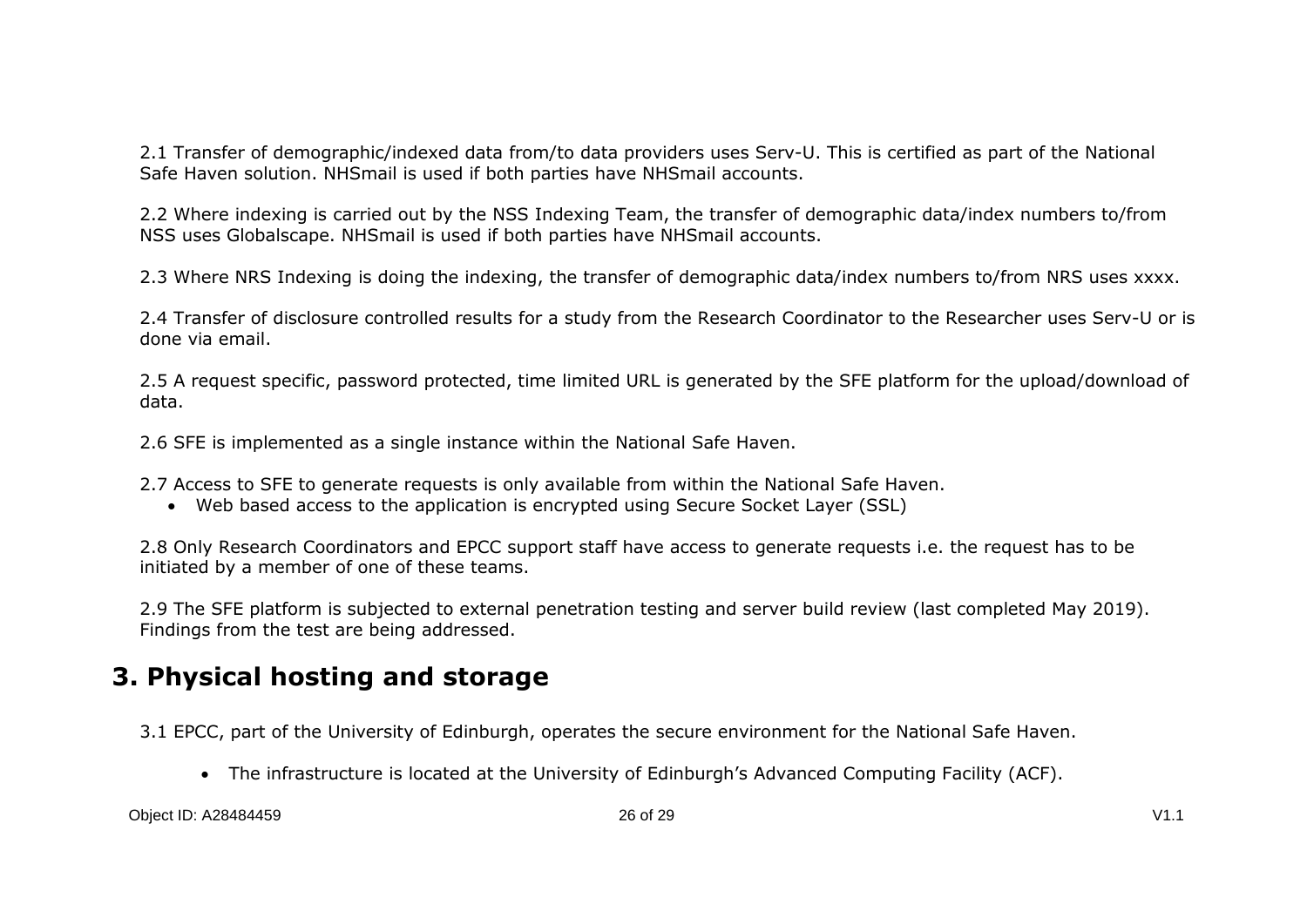- The NSH infrastructure at ACF is isolated from the rest of the ACF infrastructure by the McAfee Firewalls.
- Access to the ACF is limited to the University staff who operate the facility and contractors (e.g. those employed by equipment vendors) but only in the presence of University staff.
- The NSH infrastructure is subjected to external penetration testing and server build review (last completed May 2019), and findings from the test are being addressed.

3.2 NSS and NRS office locations, where the indexing will take place, employ good practice physical controls including a clear desk policy and all employees completing mandatory security awareness and training.

3.3 The Indexing team store the demographic data on a secure, access controlled file server in their organisation in order to perform the indexing. Only the Indexing team have access to this area.

3.4 Linked payload data for a study is stored in its own secure study area within the National Safe Haven. Researchers and Research Coordinators access this area using their unique user account details to perform their analyses. Access to the secure study area is enabled through two-factor authentication.

3.5 Research Coordinators have a Citrix VDI Management Node virtual desktop and Researchers have a Citrix VDI Analysis Node virtual desktop.

- The Citrix remote access platform has been configured to remove any functions not needed by end users e.g. internet access, copying and pasting into or out of the National Safe Haven, printing.
- The Citrix user environment and server builds are, like the SFE service, subject to penetration testing and findings are being addressed.

3.6 On completion of the study the linked payload data is archived from the active system and all permissions are revoked from user accounts. PROTECT eDRIS Security Statement Page 5 of 5

## **4. Backup and Business Continuity**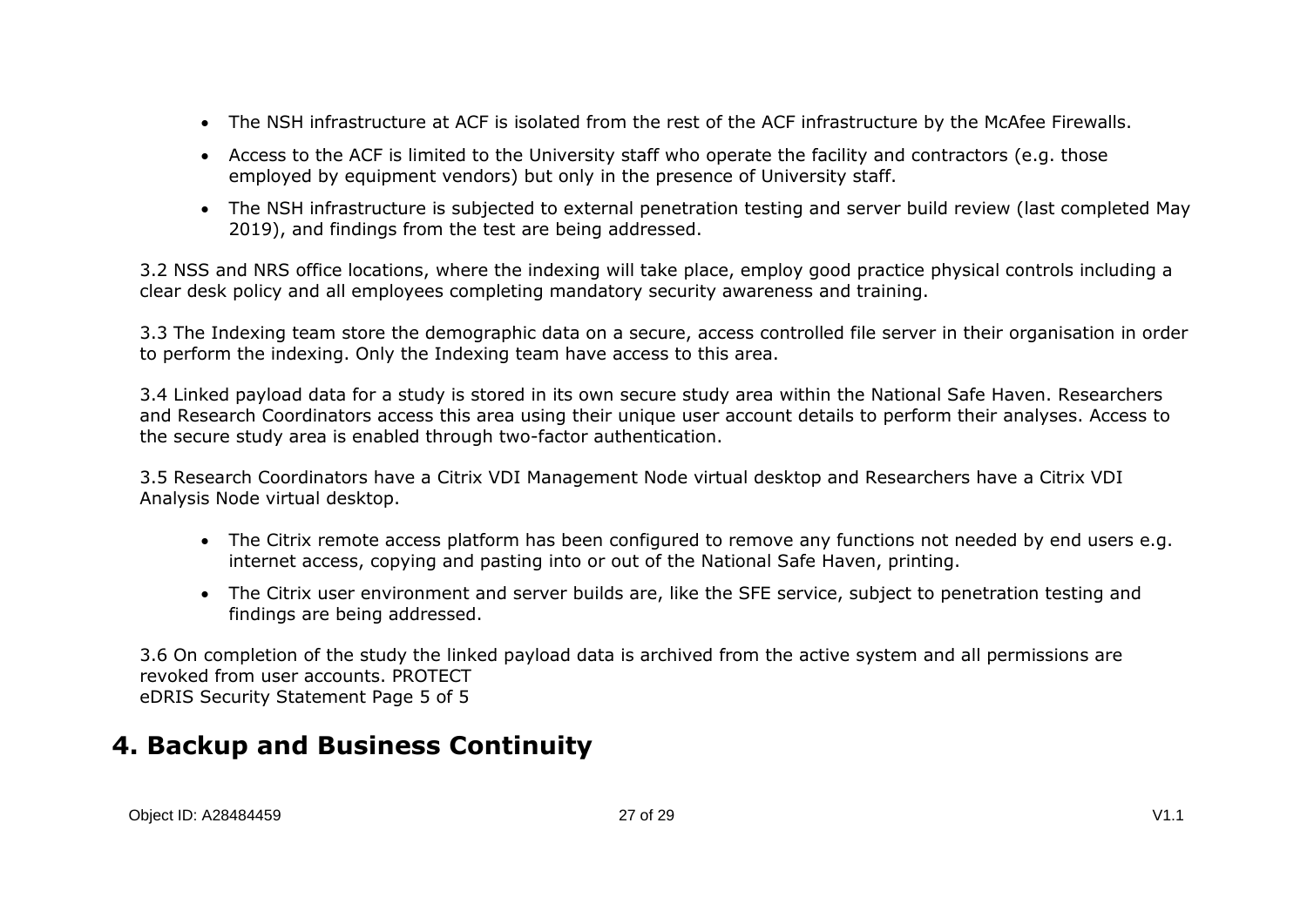4.1 Data security and back up is provided through the use of two separate data centres operated by EPCC/UoE, thus protecting Researchers from the risk of data loss. Both data centres are operated to the same standard (refer to 3.1).

4.2 While a study is active, nightly backups to tape are taken of the linked payload data and Researchers analysis and output files.

4.3 Completed study data is moved to a secure long term storage area held within the EPCC/UoE data centres. This area is not accessible to Researchers.

4.4 No backups are taken of data on the SFE server.

### **5. Access controls**

5.1 The Research Coordinator is responsible for verifying the identity of the researcher.

5.2 The Research Coordinator is responsible for checking the approval status of the Researcher. Only Approved Researchers are able to access the service. Researchers must undertake approved information governance training and sign the eDRIS User Agreement.

5.3 The Researcher will be expected to provide evidence to the Public Benefit and Privacy Panel for Health and Social Care (PBPP) (or to the Research Coordinator if PBPP is not required) that that they have received permission from the data providers for NSS to receive the data for linkage.

5.4 Once the pre-requisites (5.1 to 5.3) have been met the Research Coordinator initiates the creation of user accounts with EPCC.

5.5 User accounts for Citrix are controlled by EPCC. Note that EPCC will not verify the Researcher's details. The Research Coordinator is responsible for this step (5.1 to 5.3).

5.6 Permanent SFE user accounts are set up for Research Coordinators. This enables Research Coordinators to request upload/download of files by remote file exchange partners using the request specific URLs generated (2.5).